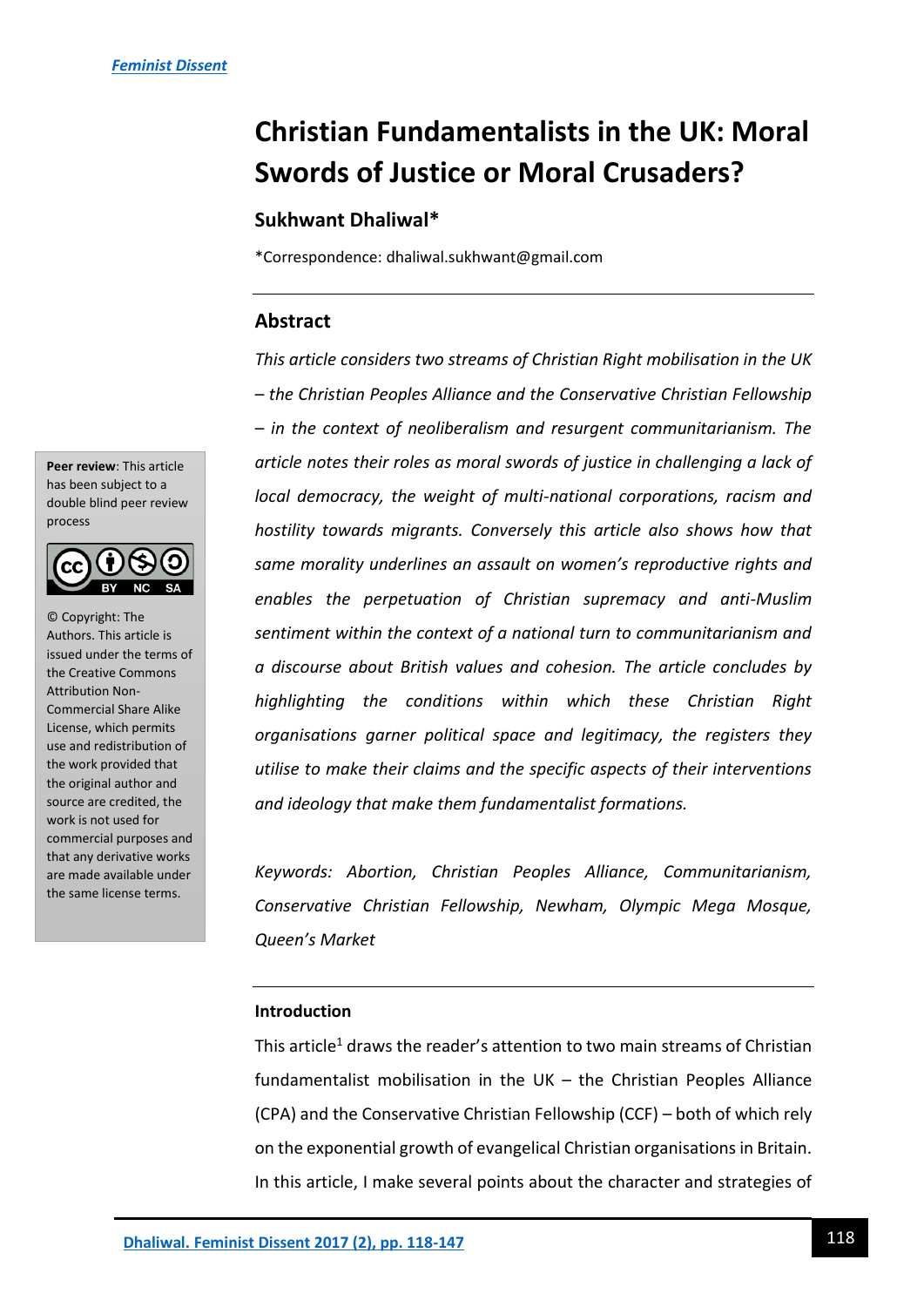Christian fundamentalist mobilisations, within a national context of neoliberal governance and resurgent communitarianism. Firstly, I note that the CPA managed to gain popular support and local political traction because of their vociferous challenge to an undemocratic local council and the incursion of large corporations in the east London borough of Newham. They did so by attaching themselves to a class-based critique of regeneration. This is a prime example of the way that religious organisations position themselves, as do their academic allies, as 'moral swords of justice'. However, by highlighting the CPA and CCF's assault on reproductive rights, I argue that this 'moral sword of justice' is doubleedged; moral conviction quickly turns to a patriarchal defence of the family and aggressive anti-abortion campaigning. The CPA's local campaign against the British Pregnancy Advisory Service (BPAS) is contextualised with a discussion of the CCF's attempts to discredit BPAS at a national level. I argue that a number of new tactics are being deployed by Christian fundamentalists which include the instrumentalisation of women's rights and particularly ethnic minority women's concerns. In the final section, I draw attention to the paradoxical place of 'race' for Christian Right organisations in the UK - their pronouncements against racism and in defence of immigration are tempered and trumped by an underlying Christian supremacy that most frequently surfaces in criticisms of Europe, secularism and human rights. Moreover, I argue that Islam poses a specific problem for these organisations as their proclaimed support for religious diversity descends into anxiety whenever they see the Christian character of the nation being undermined, in this case by the growing visibility and assertiveness of Muslim organisations. The final section also notes another set of tactics – the Christian Right's mobilisation of liberal concerns about extremism, cohesion and women's rights. This article concludes by acknowledging the conditions of possibility or the contextual issues that enable Christian fundamentalists to thrive but also the modalities of identification, the distinct problems with their ideology and their interventions.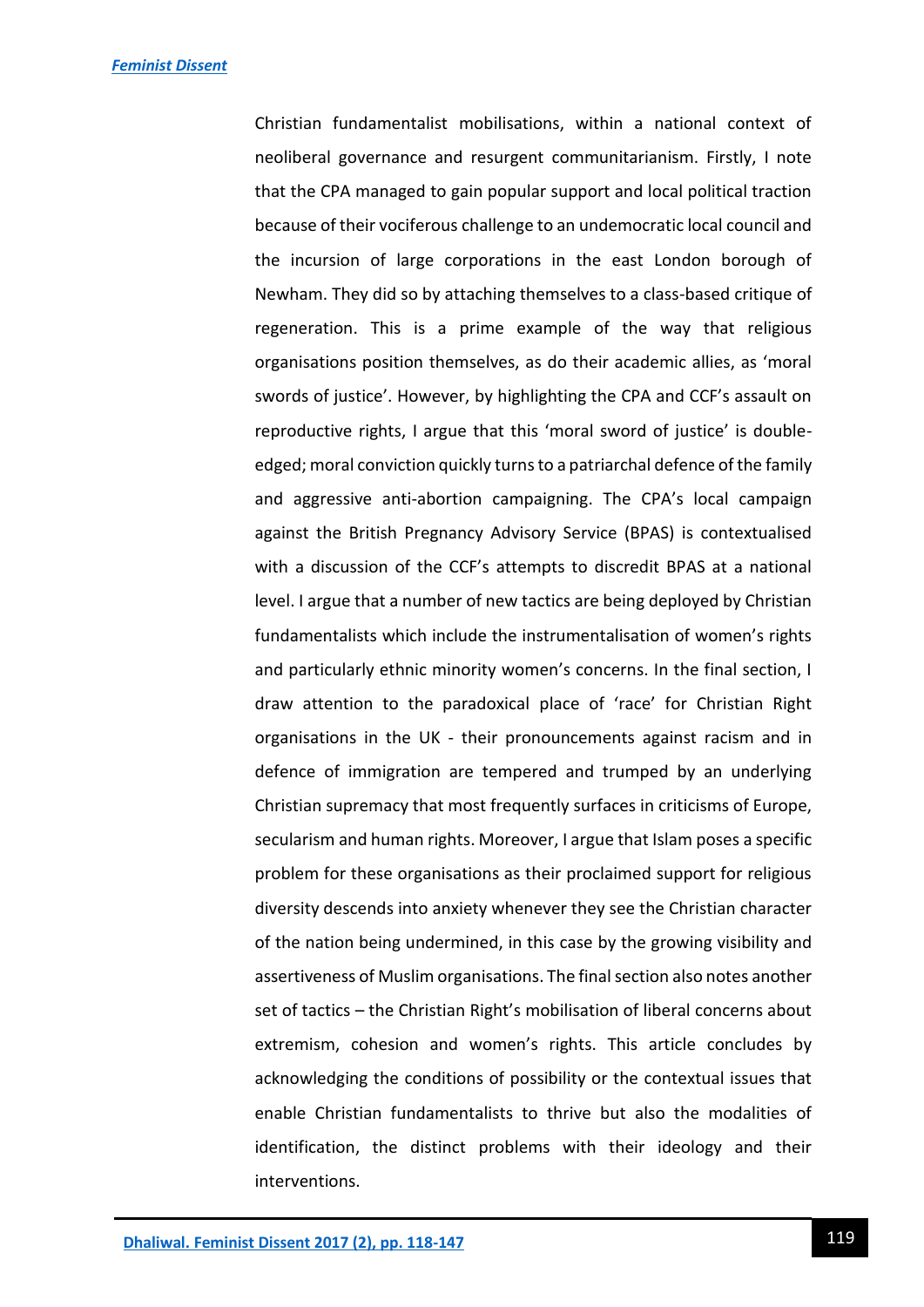#### **Neoliberalism and Religious Communitarianism**

The events discussed within this article need to be understood in the context of several decades of neoliberalism, of a resurgent communitarianism in the UK, and the legitimacy afforded to religious groups (irrespective of their political orientation) as bodies that are pivotal to the renewal of social relations. This is important for understanding the gaps that Christian Right organisations step into and the registers they utilise to justify their interventions and demands.

As I have pointed out elsewhere (Dhaliwal, 2012) the revival of communitarianism in UK public policy began with the reconstruction of the Labour Party as New Labour under Tony Blair. Communitarianism was New Labour's tool for reinvigorating the voluntary sector and social provision without extending welfare provision as they looked to govern people through "communities of allegiance" and "etho-politics", a new moral vocabulary for public policy emphasising peoples' behaviour and values as the cause of problems and the basis for change (Rose, 1999). The individual became a moral being rather than social as within social democracy or rational as within neoliberal economic philosophy (Rose, 1999). Moreover, as Cowden and Singh (2017) point out, despite the seeming conflict between neoliberalism and communitarianism – between the individual and the communal – these 'doctrines share crucially significant ground'. They are both 'ideologically anti-statist in the sense that they regard state intervention and state welfare as having "failed"' and secondly, they both expect individuals to assume responsibility for the social problems that impact their lives (Cowden and Singh, 2017).

The term communitarianism needs to be distinguished from the sense of 'community' deployed by civil society organisations to assert a strong collective response to injustices and inequalities, a solidarity politics associated with collective civil action calling the state to account, such as anti-racist organisations referring to the 'Black community'.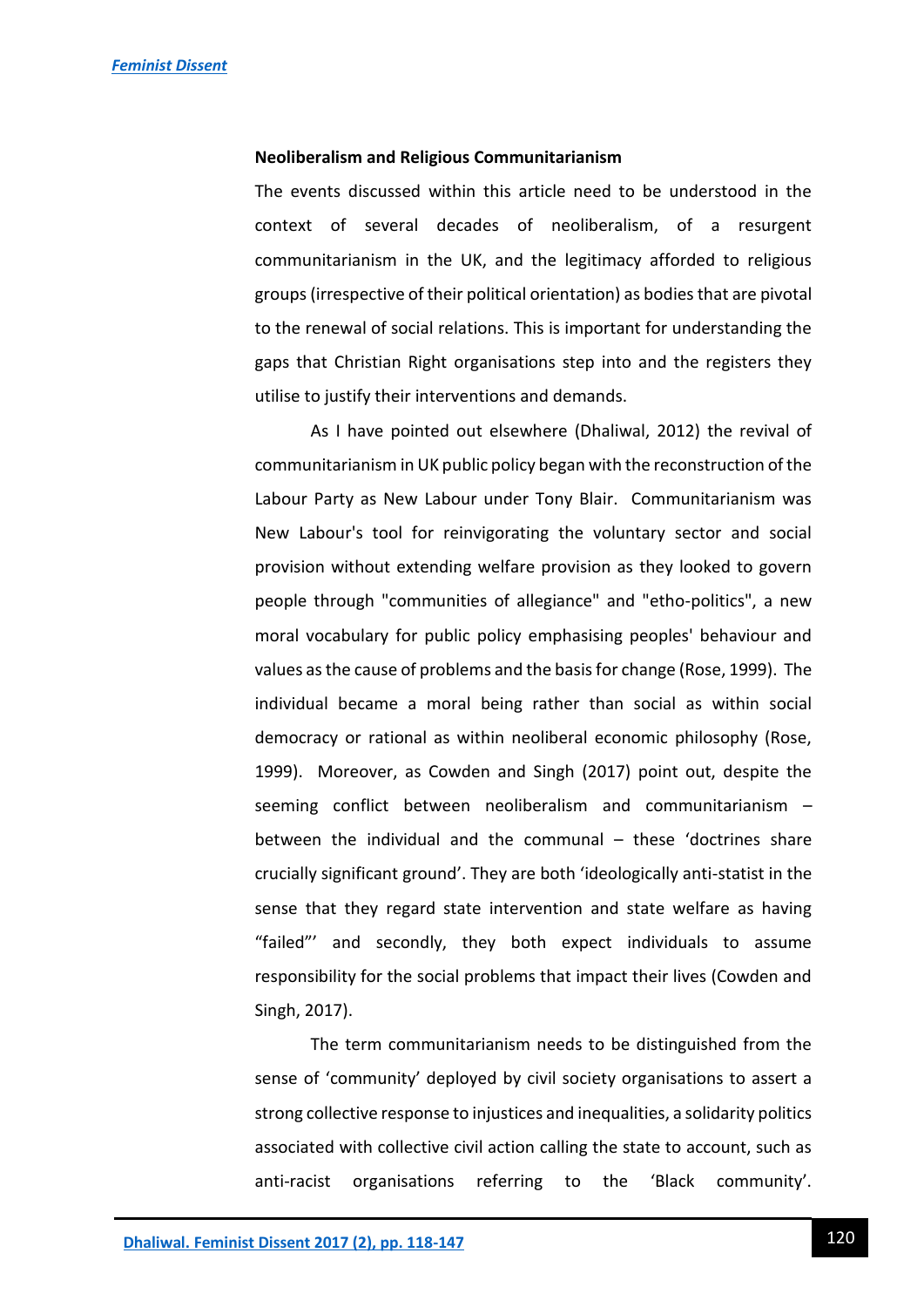Communitarianism is steeped in a conservative discourse about one or more of the following - moral degeneration, social disorder, the rise of individualism and the decline of traditional associations namely church attendance or trade union membership (see for instance Etzioni, 1995; Putnam, 2001). As a synthesis of neoliberal economic and social policy, communitarianism reflects a 'concern with 'community', 'values' and questions about the nature of social bonds' (Cowden and Singh, 2017). As with all other forms of communitarian discourse, there is a harking back to a supposedly better age, usually before the establishment of the welfare state, a time where people supposedly did things for themselves and local populations were more cohesive. Often this romanticisation of 'community' is tied in with nationalist sentiment ('Great' Britain). As Cowden and Singh (2017) point out, communitarianism thus presents itself as an alternative to both a state dominated Fabian social democracy on one hand and classical liberal-individualist conceptions of society on the other.

There has been a surprising level of continuity between New Labour, the subsequent Coalition and Conservative governments and the reinvention of the Labour Party under Ed Miliband. The views of key thinkers – Anthony Giddens (1998), Philip Blond (2010) and Maurice Glasman (2010) respectively – that welfarism has had 'perverse consequences' by creating cultures of dependency and political apathy has influenced all three. Blond and Glasman went further by projecting the state as bureaucratic; their work is emblematic of the attack on rightsbearing individuals accused of perpetuating cultures of neoliberalism and arguments calling for the strengthening of longstanding institutions – namely marriage, the family, and religious organisations – on the presumption that these offer stability and social bonds required to counter the impact of neoliberalism. This new wave of communitarianism carries a subtext – women have become too powerful and this is one of the reasons that social relationships have disintegrated. Feminism is projected as individualistic and middle class and therefore an easy fit with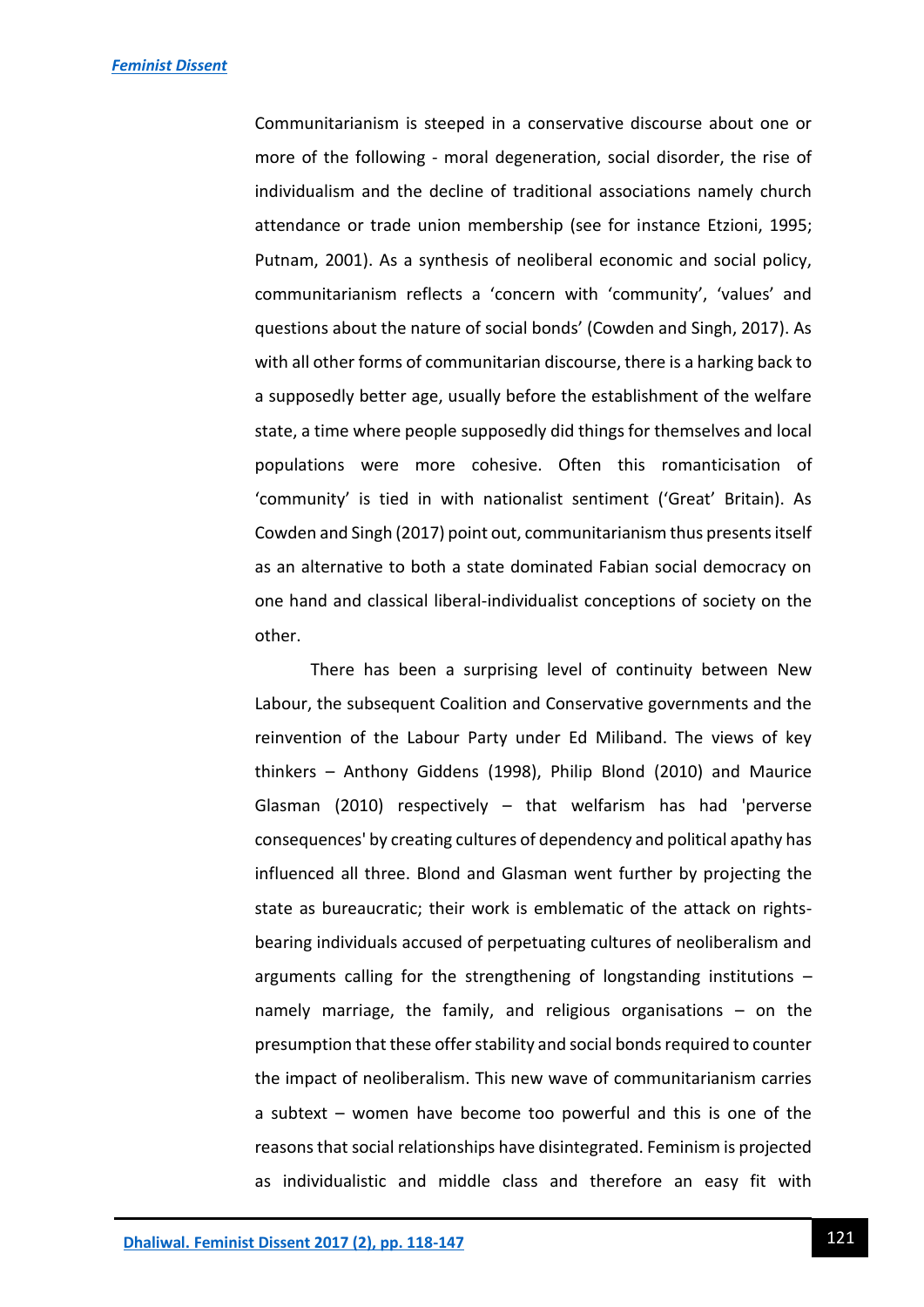neoliberalism. Calls for strengthening marriage and the family (the 'Broken Britain' scenario) through financial incentives have also been made by members of the CCF who have attempted to influence Conservative Party policy through the Centre for Social Justice.

Religion and religious groups have occupied a central place in this new-found interest in communitarianism. Both Tony Blair and David Cameron referred to religion as an important moral framework<sup>2</sup> and academics have positioned religious groups as sources of social glue that can renew the social bonds damaged by neoliberalism. Moreover, a range of academics have hailed the role of religious organisations in 'a new politics of morality' intended to counteract market philosophy (see Sandel, 2009) and as 'moral swords of justice' against state bureaucracy and large corporations (Glasman, 2010). Indeed, religious groups have been actively positioning themselves as radical voices instigating a 'revival' of civil society, in defining new social relations and as effective countermovements against the brute reality of capitalism (see Deneulin et al, undated). As the discussion below demonstrates, there may be some truth to this with religious groups stepping into spaces vacated by the Left and the dismantling of civil society but their 'moral swords of justice' are double-edged and patriarchal as the same morality underlies an attack on women's reproductive rights. While some religious organisations avoid questions of gender, sexuality and reproductive rights (see my discussion of Citizens UK in Dhaliwal, 2012), the fundamentalist organisations discussed in this article are neo-patriarchal formations for whom the control of women's bodies and sexuality are central concerns (see Cowden and Sahgal in this Issue).

Conversely, since 9/11, this turn to values, morality and communitarianism has become intertwined with arguments about the 'binding moral force of British values', a discourse that has replaced rightsbased social justice responses to racism and inequality (Cowden and Singh, 2017). Muslims have been subject to 'conditional or earned citizenship' and while religious conviction has been bolstered, religiosity among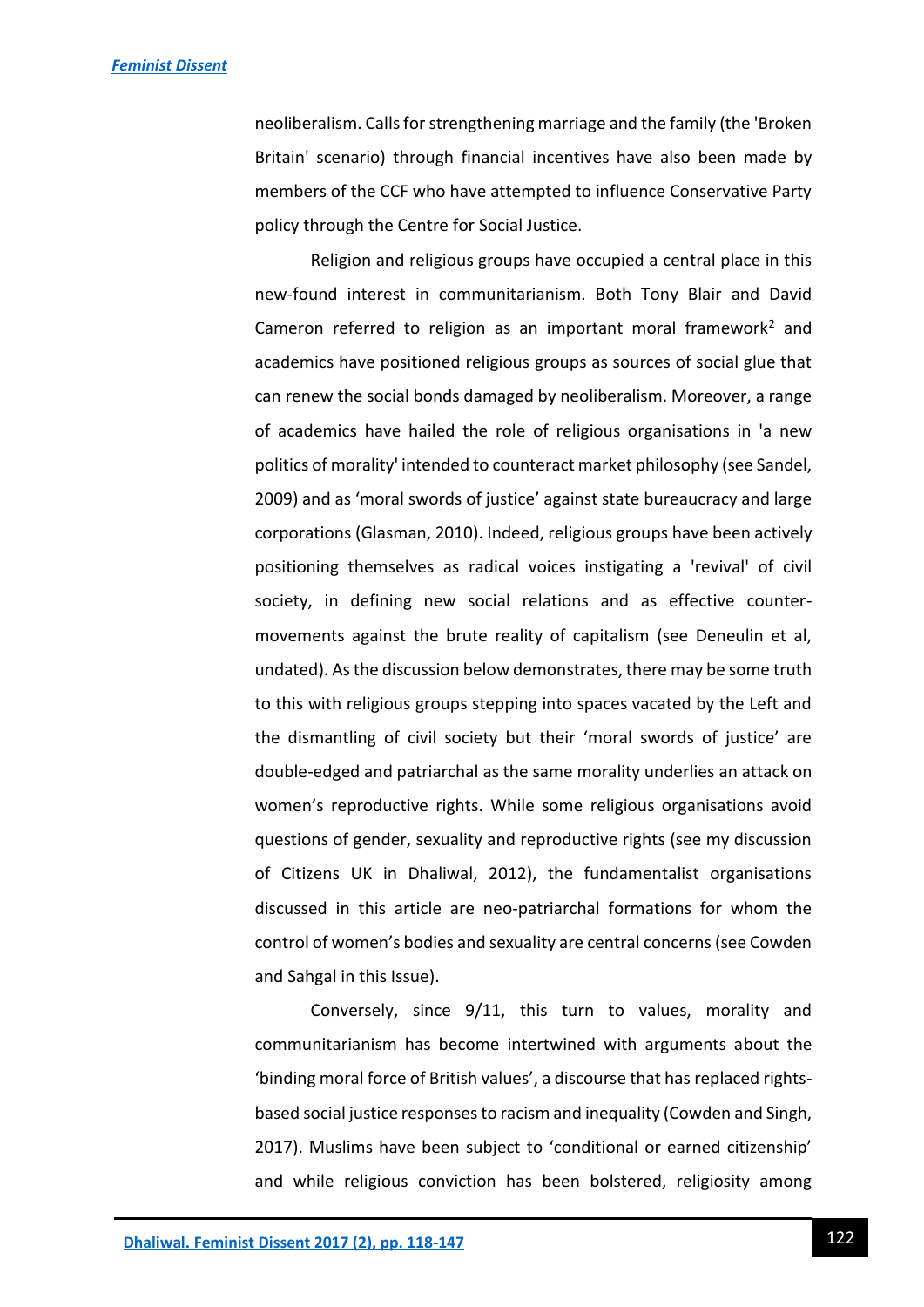Muslims has become evidence of how these communities are 'insufficiently British' (Cowden and Singh, 2017). Where ethnic minorities are concerned, these developments have always been cross-cut by an additional imperative - that of 'the civilising mission' (Yuval-Davis, 2006). The place of gender as a standard of governance within this 'civilising mission' is not new (see Spivak, 1985) but several feminists have pointed to its revival post 9/11 as part of a new wave of 'civilisational discourse' (Brown, 2008). Within academia, there is widespread consensus that, at a discursive level at least, gender is an important feature of the moral discourses of community, cohesion and Britishness (for instance see Fekete, 2006).

The following sections reflect the national resurgence of communitarianism as a register for Christian fundamentalist critiques of the state, the market, but also the context within which they feel justified and emboldened by a discourse on 'British values' and government reiterations that the UK is a Christian country. However, a large part of this article also narrates the story of the east London borough of Newham which reproduced but also contravened Blair's New Labour project. Newham's Labour Party wholeheartedly embraced Blair's neo liberal governance and his preference for a strong centralised command structure, but they did not embrace New Labour (or subsequent government's) faith agendas or communitarianism. The Newham Labour Group are avowedly secular and as part of their implementation of a strong local state, they have been vehemently opposed to a diverse and thriving civil society, including to the resurgence of faith based initiatives (some of which were funded by New Labour). In this context, religious communitarianism is even more likely to present as counter-hegemonic.

#### **Resurrecting the Role of Christ in Politics**

The CPA was established in 1999 and was born out of the Movement for Christian Democracy which itself had been established by three crossparty Christian MPs including David Alton who is best known for his opposition to abortion and euthanasia. Their founding document, the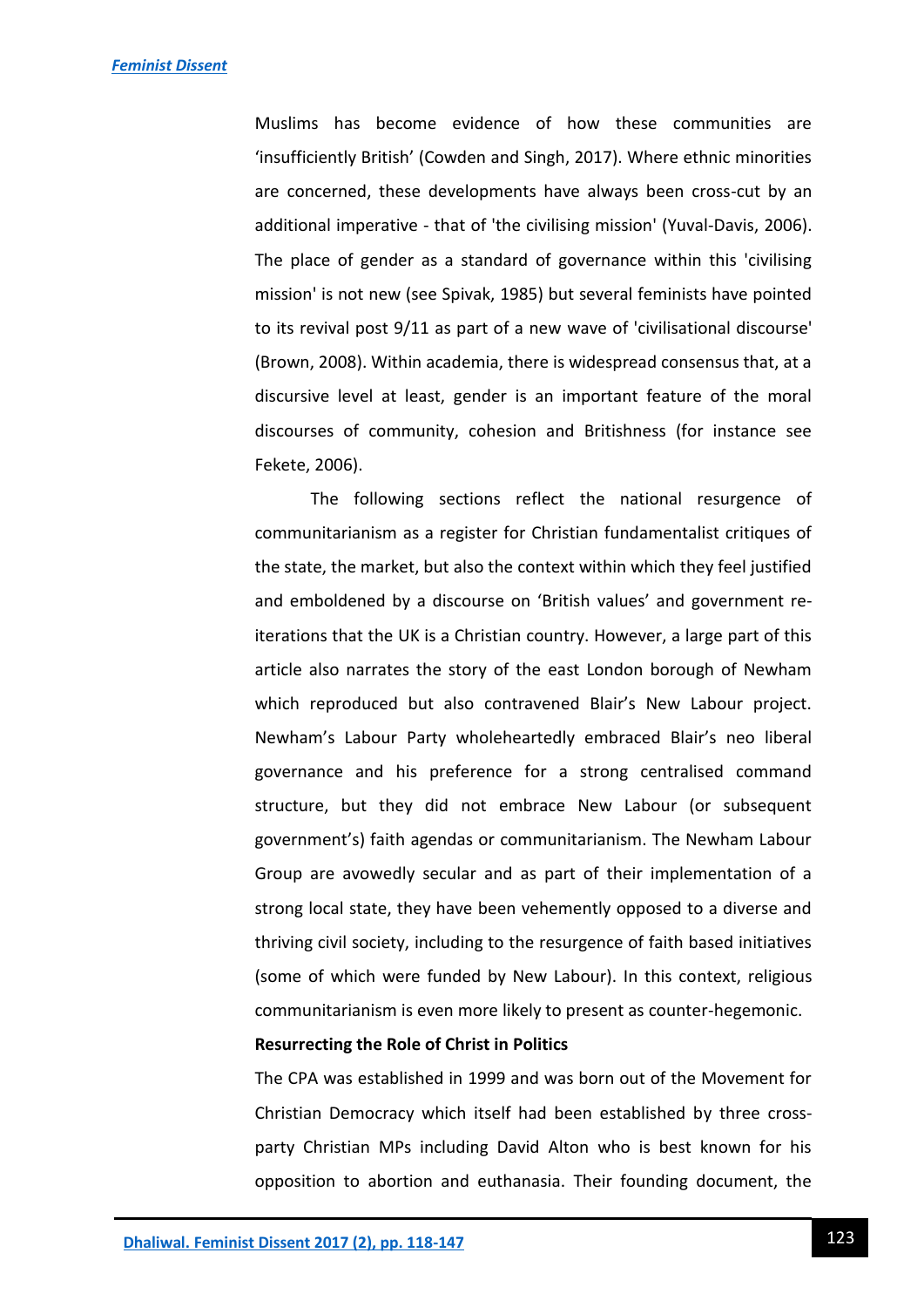Mayflower Declaration, sets out the organisation's worldview. It is clear from this that ideologically the CPA combines centrist views on the economy, a concern with poverty and disadvantage, support for state welfare provision, communitarian autonomy for some institutions (namely the church and the family), and fundamentalist views on the family, reproduction and sexuality.

The Mayflower Declaration (CPA, 2013) describes the CPA's view of justice as 'ultimately founded in the character of God and its content given by divine law'; they 'regard all life as subject to the rule of Christ' and expressly oppose the 'destruction of the unborn'. Moreover, there are repeated attacks on secularism. Alan Craig, the previous Leader of the CPA and the first CPA councillor to be elected in the UK, noted their continuity with Christian Democratic parties across Europe as based on a shared reaction against anti-clericalism and what he described as 'the corrosive and aggressive secularisation of society and especially of public life'.<sup>3</sup> The CPA assert the 'righteous' role of Christianity in the public sphere:

The Christian basis of our nation is under attack as never before both from secularists and from false religion. We endeavour above all to be authentically Christian in our approach rather than merely different from other political programmes. We will never be ashamed of being Christians and wearing crosses and praying in public.

#### [CPA, 2013: 13]

Assertions about the role of the state in protecting and providing for the poor, the elderly and the frail and the need to rein in market forces, materialism and objectification are matched by equally strong assertions about the limits of state regulation and a defence of communitarianism, particularly the 'god given' authority of the church and the family (see CPA, 2013: 4). Moreover, the CPA pride themselves on working through Christian values to bring morality back into politics and position themselves against an era of relativism. They frequently assert their commitment to a moral politics of truth and their 2014 Manifesto is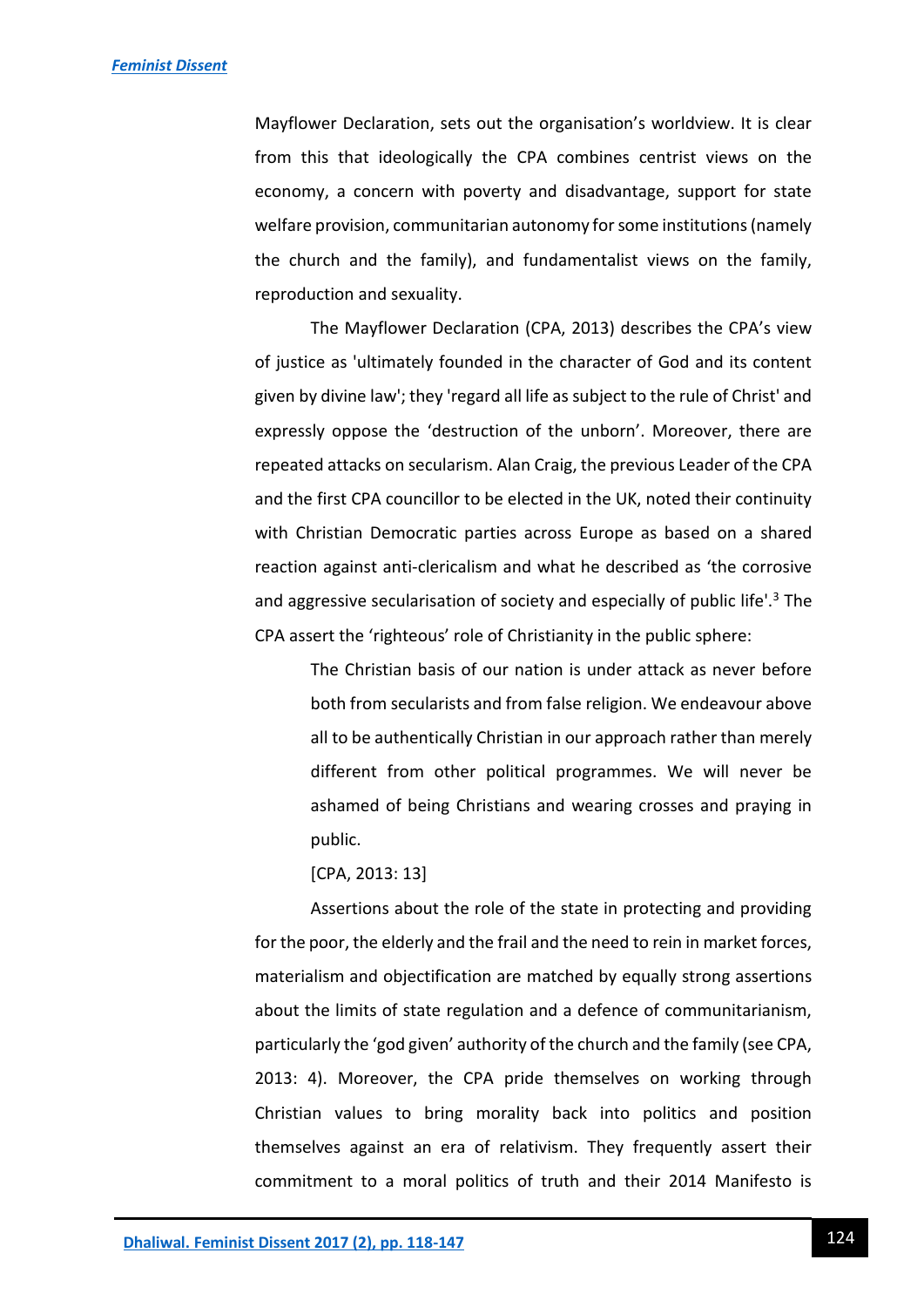entitled 'Standing for the Truth' and page 2 explains what this means:

The Christian Peoples Alliances' vision for our nation arises from the conviction that the Creator knows best how His creation is ordered. Truth exists and so does a set of objective, moral norms that can guide all human society in the pursuit of true peace, justice, charity and the opportunity for each individual to fulfil their human potential. It is for this reason that a party which seeks to ground itself on Gospel values and the example of Jesus Christ is necessary for our nation.

At the very top of their list of 'moral concerns' is 'the sanctity of life' (from conception to death) and their opposition to abortion.

However, aspects of the CPA's politics can lead progressive emancipatory groups to believe that the CPA are potential allies in struggles against inequality and injustice at times when their vicious assault on reproductive rights and their claim to Christian supremacy is obscured from view.

#### **David versus Goliath: Christian advocates for local people?**

In 2002, the CPA managed to gain an electoral foothold in the London borough of Newham. The significance of this victory cannot be underplayed in a borough where opposition to the Labour Party has been muted and Labour councillors have enjoyed an easy dominance occupying upwards of 54 of the council's 60 seats since 1982.

Arguably, this could suggest a strong mandate in Newham for the local Labour group. However, those interviewed for my doctoral research painted an undemocratic picture of Newham Labour, especially noting low voter turnout, redundant branches, a lack of accountability and transparency, a lack of grassroots activism, voter apathy and high levels of frustration over the absence of an effective Opposition (see Dhaliwal, 2012). Newham Labour Group's electoral monopoly has only been interrupted by two parties - the CPA and the Respect Party - both of which relied on religious identities as vote banks, bringing religion to the fore as a feature of electoral opposition and democratic critique. The CPA's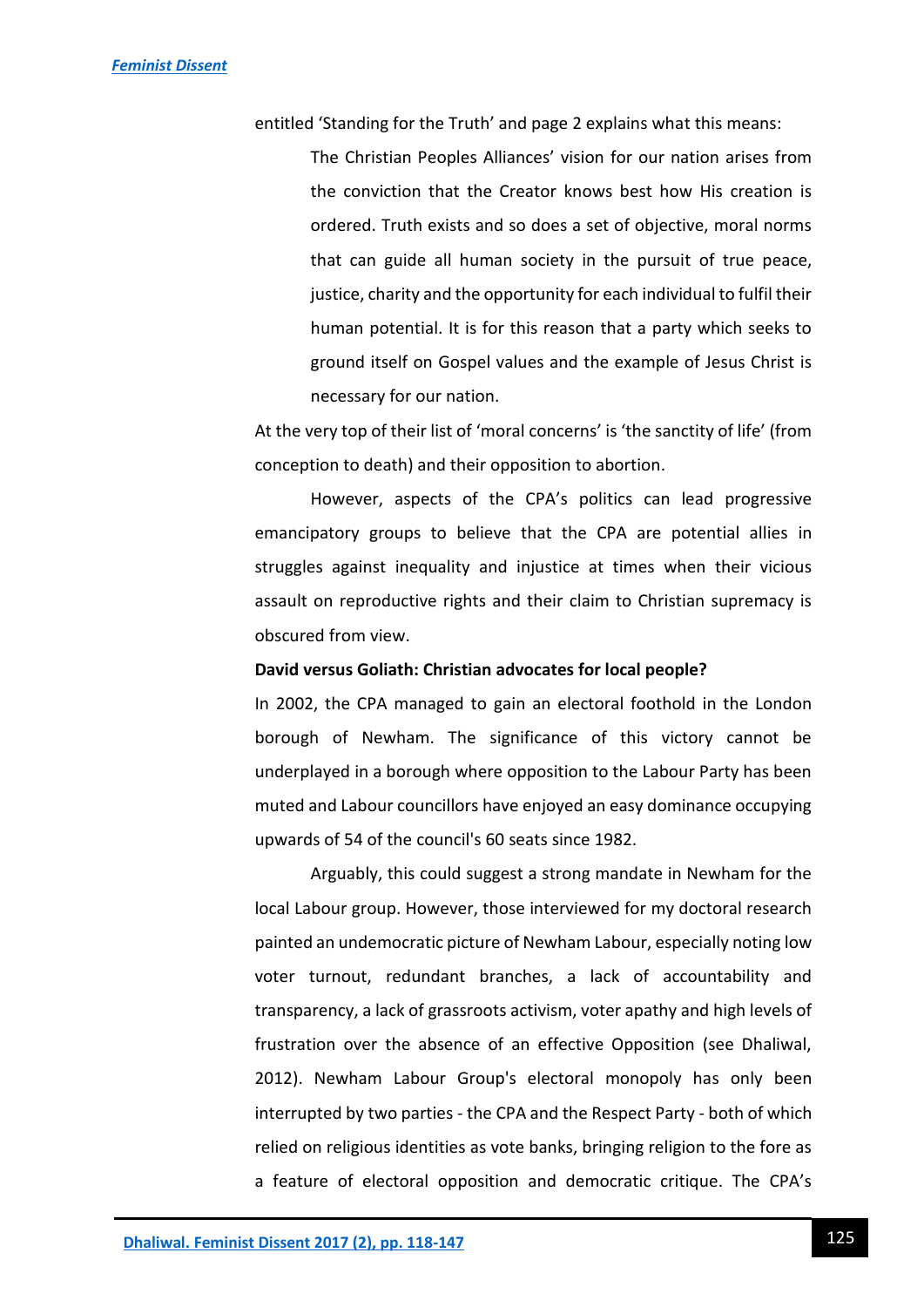electoral gains are connected to the growing number of Evangelical and Pentecostal churches in the south of the borough.

However, in 2010, all three CPA councillors lost their seats; the CPA claimed that this was more about the entrenchment of Labour Party support against a Conservative threat than the unpopularity of their policies among Newham's residents. But it's also possible that the local Labour Party's revival of its Christian Socialist Movement outmanoeuvred the CPA and managed to capture the same vote banks. When he resigned as the leader of the CPA in 2012, Craig joined the UK Independence Party. This is more than simple political opportunism; the discussion below about Christian supremacy and the 'Olympic Mega Mosque' should make clear the basis for such an alignment of interests.

Greg Smith (2002) argues that Alan Craig's electoral success in Newham emerged from his involvement in a local tenants' and residents' association and a critique of estate renewal schemes. However, it was two specific campaigns – opposition to the regeneration of Queen's Market and opposition to the construction of a 'super casino' – that seem to have delivered respect for the CPA in the eyes of local civil society activists and positioned them at the forefront of a critical voice against Newham Council's collusion with large corporations.

Queen's Market is a one-hundred-year-old sheltered grocery and clothes market in east London. In 2003, Newham Council proposed to engage St Modwen's developers to regenerate the area. Over seven years, a community-led campaign by the Friends of Queen's Market successfully highlighted a huge number of shortcomings of the redevelopment proposals. The Council were accused of secrecy, lack of consultation and lack of democracy – even in the face of 2600 planning objections and an inquiry led by The East London Community Organisation (TELCO). Newham's Mayor appeared defiant and continued to push his plans while other Labour councillors remained silent. The Friends of Queen's Market foregrounded the intersection of 'race' and class – the market was depicted as an important site of multicultural conviviality and working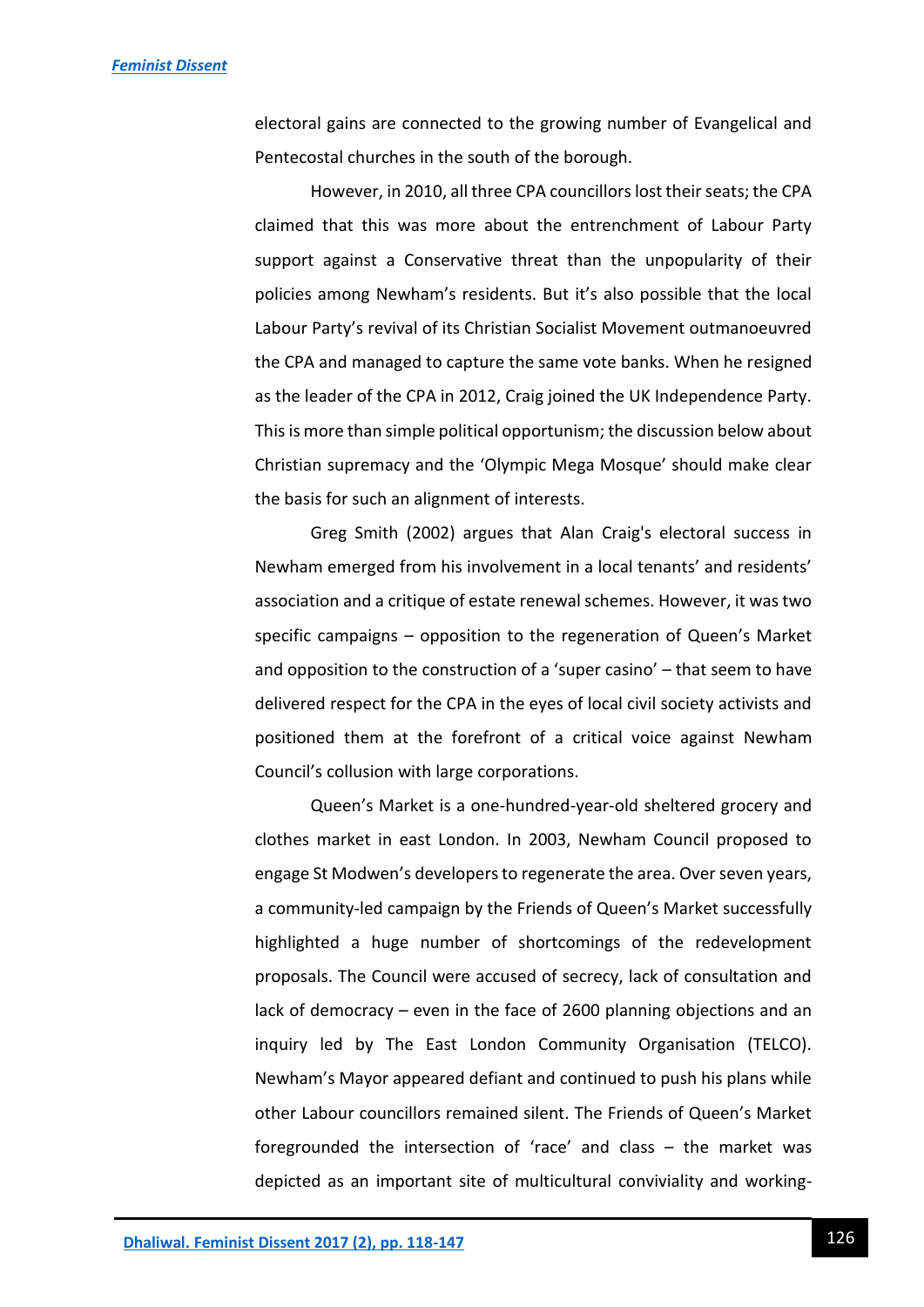class heritage and the campaign noted the potential race equality impacts of redevelopment plans.<sup>4</sup> Linked to this were economic and food issues -Asda would offer a narrow range of produce and be more expensive than the cheaper and more diverse being sold at Queen's Market. In a poor and ethnically mixed area this was particularly significant for mobilising local people. Additional arguments were made about the environment and the Council were also criticised for plans to replace a social housing project for elderly Asians with luxury flats.<sup>5</sup>

The campaign to save Queen's Market became a significant episode for galvanising local civil society and consolidating a sense of community. The CPA appear to have gained legitimacy from their association with it. When I interviewed Alan Craig, he emphasised the Party's commitment to social justice and protecting the poor without reference to Christianity. Indeed, the CPA's statement on Queen's Market argued that it stands against 'the values-free managerialism' of the local Labour party and with:

> …the marginalised and speaks up for community and familyoriented values. Unlike the Mayor, we would never bulldoze an invaluable and diverse community asset like Queen's Market in favour of a ruthless grasping Walmart Asda.<sup>6</sup>

This statement reflects Craig's counter-positioning of 'values free' secular politics, bureaucracy and the market against 'strong values' faith-based politics.

Two years later, Tony Blair heralded plans to support the development of 'Super Casinos' in England. Newham was selected as one of the key sites. Newham's Labour Party were quick to support the proposals and they eventually awarded a contract to Aspers to develop a large casino in Stratford. This became the country's first super casino to open in 2011. The Council are convinced that they won the economic argument - Aspers now employs 600 people, 329 of who are Newham residents<sup>7</sup>, Aspers paid Newham Council an initial £5million for the contract and has since been paying them  $E1$  million a year,<sup>8</sup> which the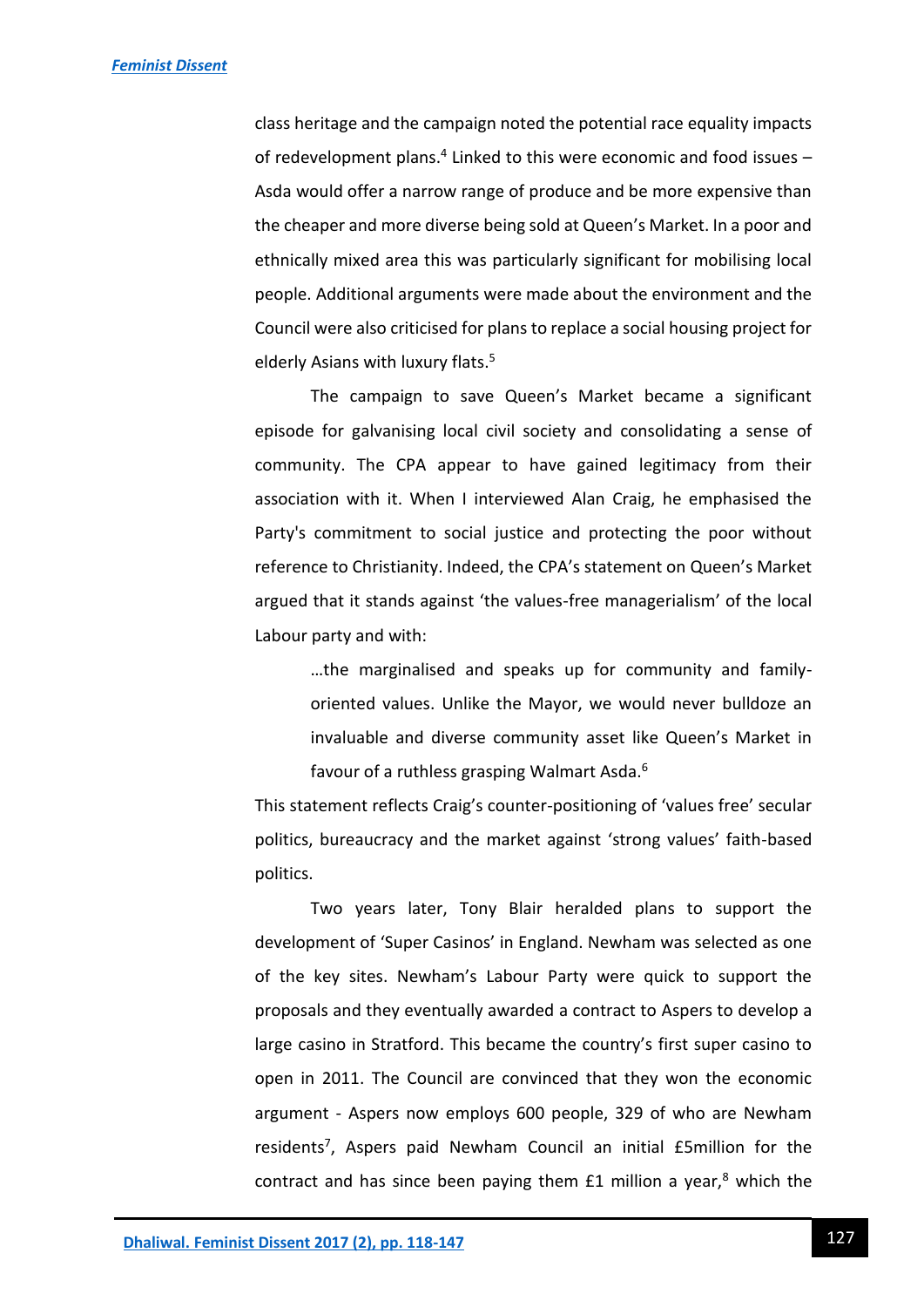Council claims has been used to fund community organisations and to create jobs.<sup>9</sup>

Opposition to the plans were muted. When it came to the council vote on the plans for the Casino, all Labour councillors voted in favour except for the Christian Socialists within the Newham Labour Group who abstained on grounds of conscience. Alan Craig emphasised the CPA's commitment to open, transparent government and opposed gambling on the grounds that it could be seen as a 'ticket out of poverty' (Newham is one of the most deprived areas in England).<sup>10</sup> In fact the Casino Advisory Panel's report (undated) had explored some of these concerns but concluded that alleged links between poverty and gambling were contentious and opening a casino presented no additional risk of addiction to the 110 betting shops already in the area as well as bingo halls and access to online gambling. $11$  However, Craig was also making moral arguments against gambling which are reiterated in the CPA Manifestos.

Alan Craig's energy for Saving Queen's Market and his David versus Goliath like stand against Newham's Super Casino could be deemed anticapitalist activism. The CPA may have been an important moral antidote to the lack of state accountability and New Labour's pandering to large corporations. They may well have used the symbolic weight of religion to wield a moral sword of justice to defend the interests of local people against the interests of big business. However, their sense of morality carries proscriptions on behaviour (sex, drinking, smoking, gambling, dress codes) and a desire to police women's reproductive rights. In equal measure, Alan Craig railed against sex outside of marriage and abortion and he alleged that teenagers are getting pregnant to secure housing. The next section shines a spotlight on the way that the same moral sword of justice compromises and attacks women's rights.

#### **The Christian Right Assault on Reproductive Rights**

In 2011, Alan Craig's cutting edge critique of the impact of regeneration on local people descended into an assault on women's reproductive rights as he joined a multifaith picket outside the Newham offices of the British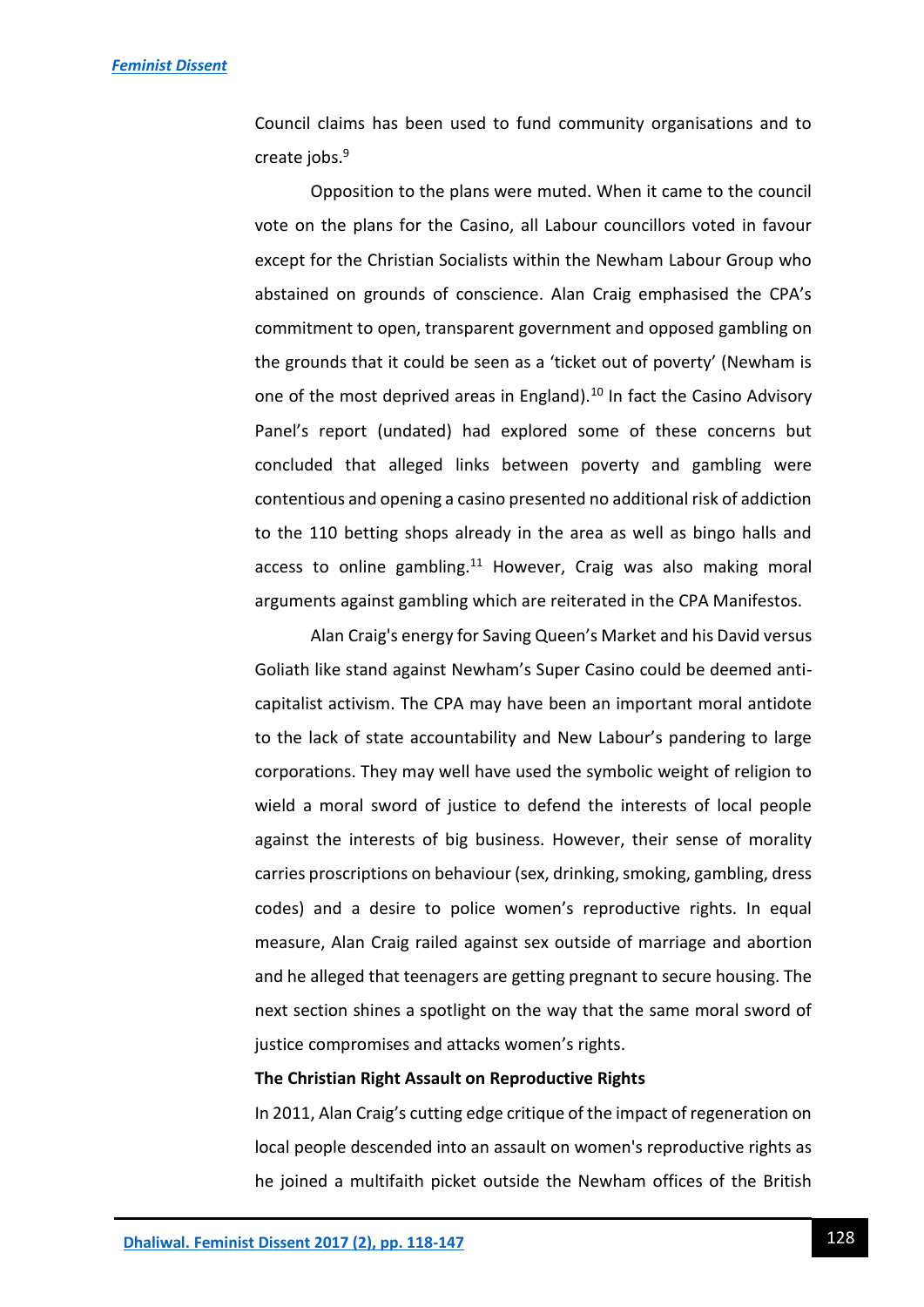Pregnancy Advisory Service (BPAS) in Stratford. Importantly, Craig deployed the same arguments against BPAS that he had voiced against Newham Council, St Modwen's developers and Aspers Casino. In his view, BPAS was:

Becoming a large money spinning business. This centre is commercial opportunism to take advantage of Westfield Stratford City and the Olympics. BPAS have an interest in doing as many abortions as possible.*<sup>12</sup>*

Craig joined forces with the Society for the Protection of the Unborn (SPUC) to gather signatures from Newham residents for a petition directed at One Housing, the owners of the BPAS premises. The petition claimed a lack of transparency and proper consultation during the Council's planning process and attempted to scaremonger residents by claiming that BPAS was disposing of human remains in local bins.

In common with other Christian fundamentalists, they claim that life begins at conception and there are repeated references to the right of the 'unborn child'. Their founding document declares that '(w)ithout the right to life, all other rights and laws are rendered meaningless' (CPA, 2013, pg. ii). Abortion is startlingly referred to as one example of international 'cultures of death' and this is coupled with the claim that '(o) ver 7 million unborn children have lost their lives to abortion since the passing of the 1967 Abortion Act' (see CPA Manifesto for 2015, pages 8- 9). These 'cultures of death' include assisted reproductive technologies, embryology research and euthanasia or assisted dying.

Moreover, as is now common among a range of fundamentalist groups, the CPA's anti-abortion rhetoric is pinned to an anxiety about declining demography and the possibility that their group will be replaced by outsiders. In one of their many shocking statements on abortion, the CPA claim a connection between abortion and immigration:

> CPA members will wake up this country to the reality of the demographic consequences of an anti-life culture. With birth-rates falling dangerously below replacement levels, we now face major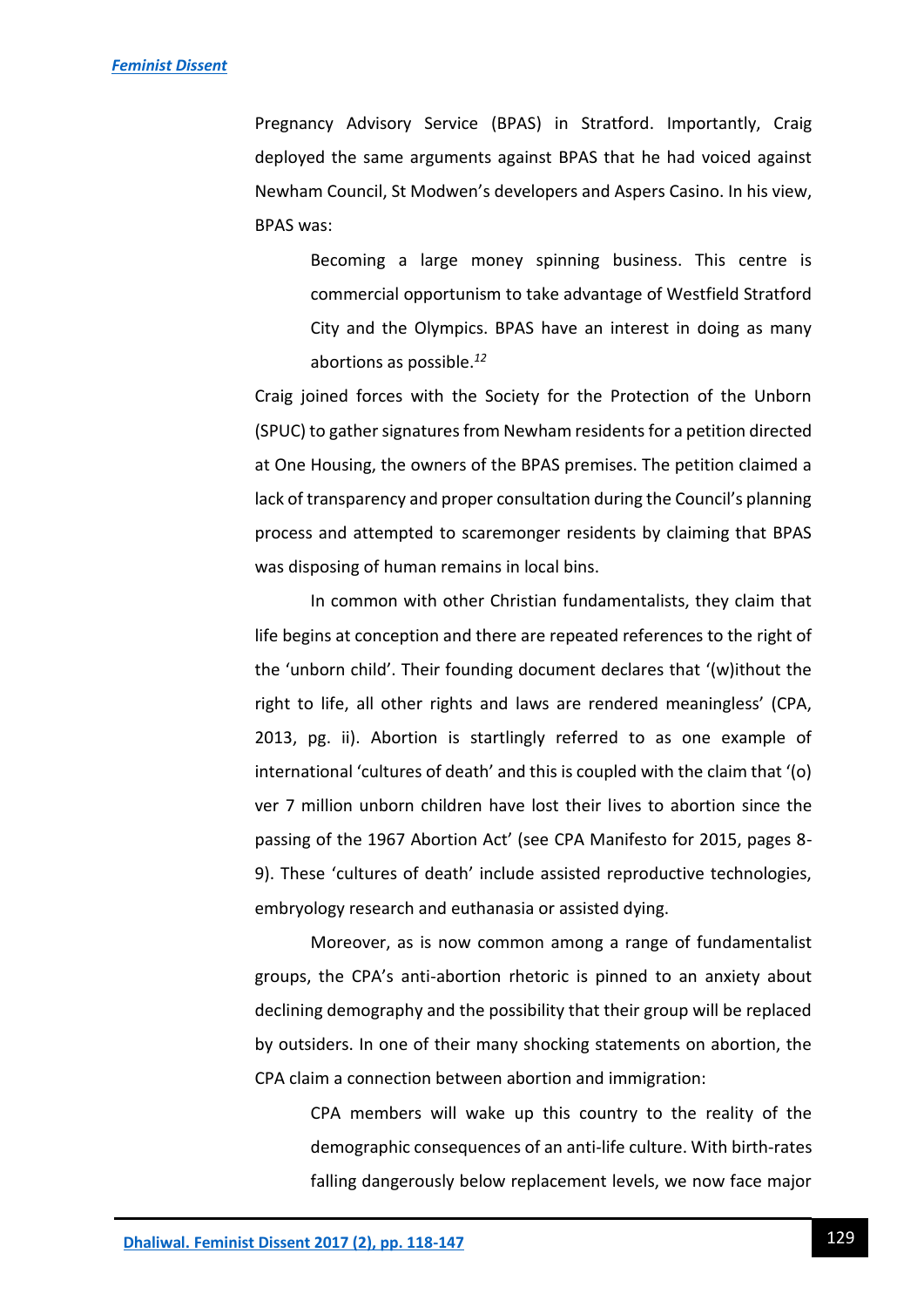economic and social problems associated with an ageing population. The issue of live birth-rate in turn has implications for the question of migration. States which kill their unborn and do not support marriage and family life, are having to replace this missing workforce through liberalising the numbers of people they admit, with inevitable issues relating to integration.

#### [CPA, 2016: 12]

The CPA's pro-life position is located within a wider patriarchal discourse about the family as a 'Biblical and fundamental institution'. They oppose same sex relationships and reserve marriage for heterosexual couples. The current leader of the CPA, Sid Cordle, played a leading role in the campaign against the Marriage (Same Sex Couples) Act 2013. They are opposed to sex outside of marriage and they propose financial incentives for couples to enter and remain married as well as a financial incentive to encourage mothers to remain at home until the child is aged 5. There is absolutely no recognition of the costs of family life and marriage to women, nor of the incidence of domestic violence and the problems that women experience when trying to exit abusive relationships. As Cowden and Sahgal (in this Issue) have explained, 'the construction of a neo-patriarchal order' is a defining feature of fundamentalist organisations. Yet the CPA's opposition to abortion is framed as a defence of the rights of women. In their 2016 Manifesto, they state the following:

Abortion leads to increased exploitation of women, not their 'liberation'. Abortion violates the dignity and integrity of women. It leaves a trail of anger, guilt, resentment, depression and loss of self-respect.

#### [CPA, 2016: 11].

The CPA reiterate their commitment to a repeal of the 1967 Abortion Act, withdrawal of state funding to abortion providers and the institution of pro-life pregnancy advisory services. They advocate state funding for housing and welfare services for pregnant women on the assumption that women undergoing abortion only do so when faced with difficult material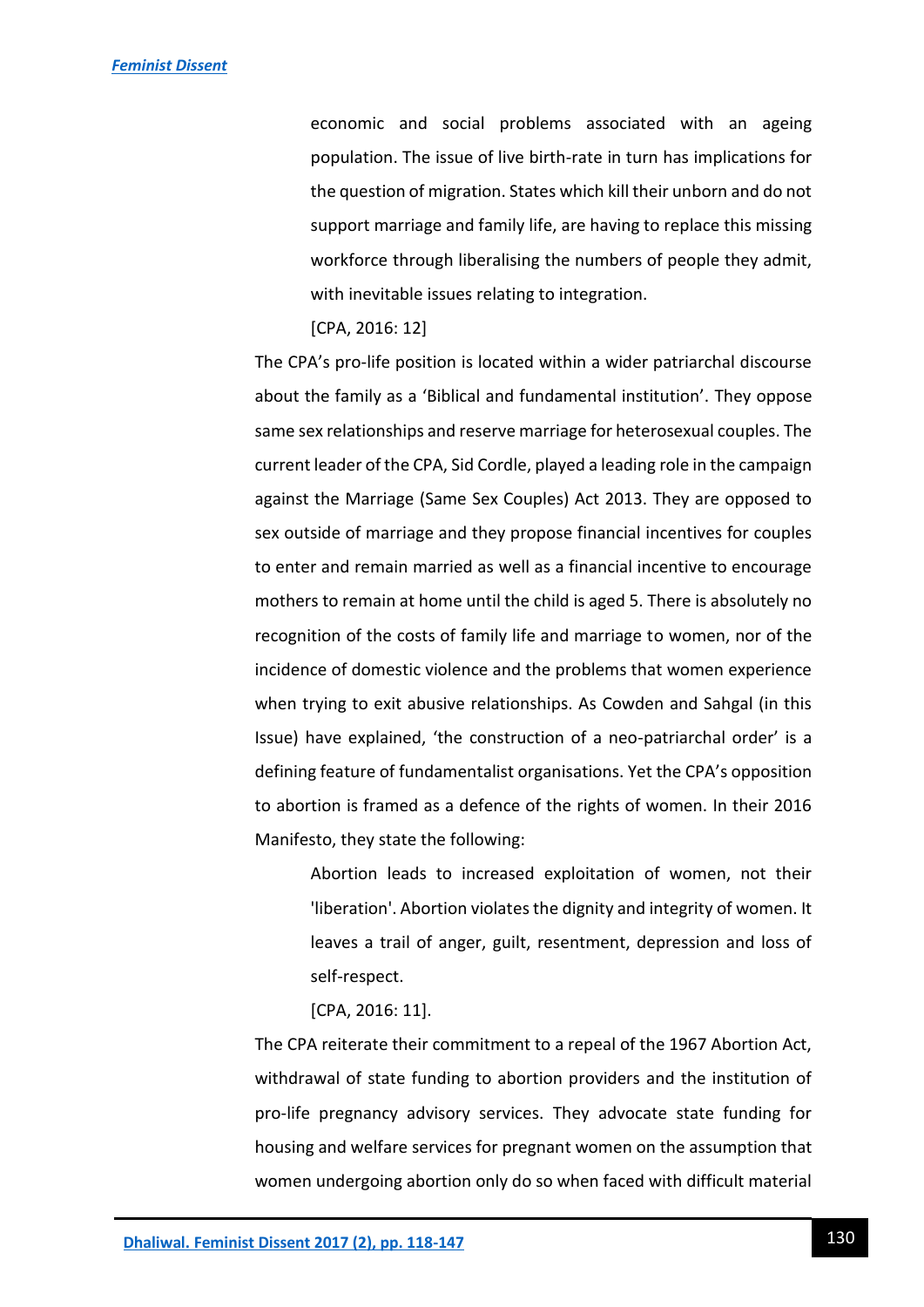circumstances.

Fortunately, when it came to the multifaith picket in Newham, BPAS could mobilise considerable support from residents. However, my doctoral research noted that among Newham's councillors and civil society activists, it was the Labour Party's Christian Socialist Movement that spoke out most clearly against the CPA's homophobia and antiabortion position. Among civil society activists, there appeared to be more discomfort with the CPA's position on the construction of a Tablighi Jamaat mosque than their opposition to abortion and same sex relationships.

According to BPAS, three pickets of their Stratford premises took place during 2011. Two of these were led by SPUC who claimed to have the support of local Evangelical, Catholic and Muslim organisations. A third demonstration was led by Abort 67, which is linked to the Wokingham Evangelical church. It is important to understand the significance of these local interventions in the context of a resurgence in anti-abortion activism in the UK. This has been particularly aggressive and intimidating and included the following tactics: challenges to women as they attempt to enter the clinics; covert filming that undermines women's medical anonymity; the use of placards displaying photographs of bloodied and dismembered foetuses; and distribution of lies about the impact of abortion on women's health including allegations about the incidence of cancer (see Biddlecombe, 2016; Ellis, 2016). Because of the intensity and frequency of these demonstrations, abortion providers appealed to the police for a 'buffer zone' between the clinics and the protestors.

Moreover, a new wave of anti-abortion activism is now embedded within the Conservative Party courtesy of the influence of the CCF. The CCF was founded in 1990 by a group of students at Exeter University including Tim Montgomerie. The CCF is now a major reason for the incorporation of committed Christians into the Conservative Party and several gained the support of evangelical church networks to oust secularist, pro-choice, proeuthanasia MPs.<sup>13</sup>

This Christian lobby within the Conservative Party found new voice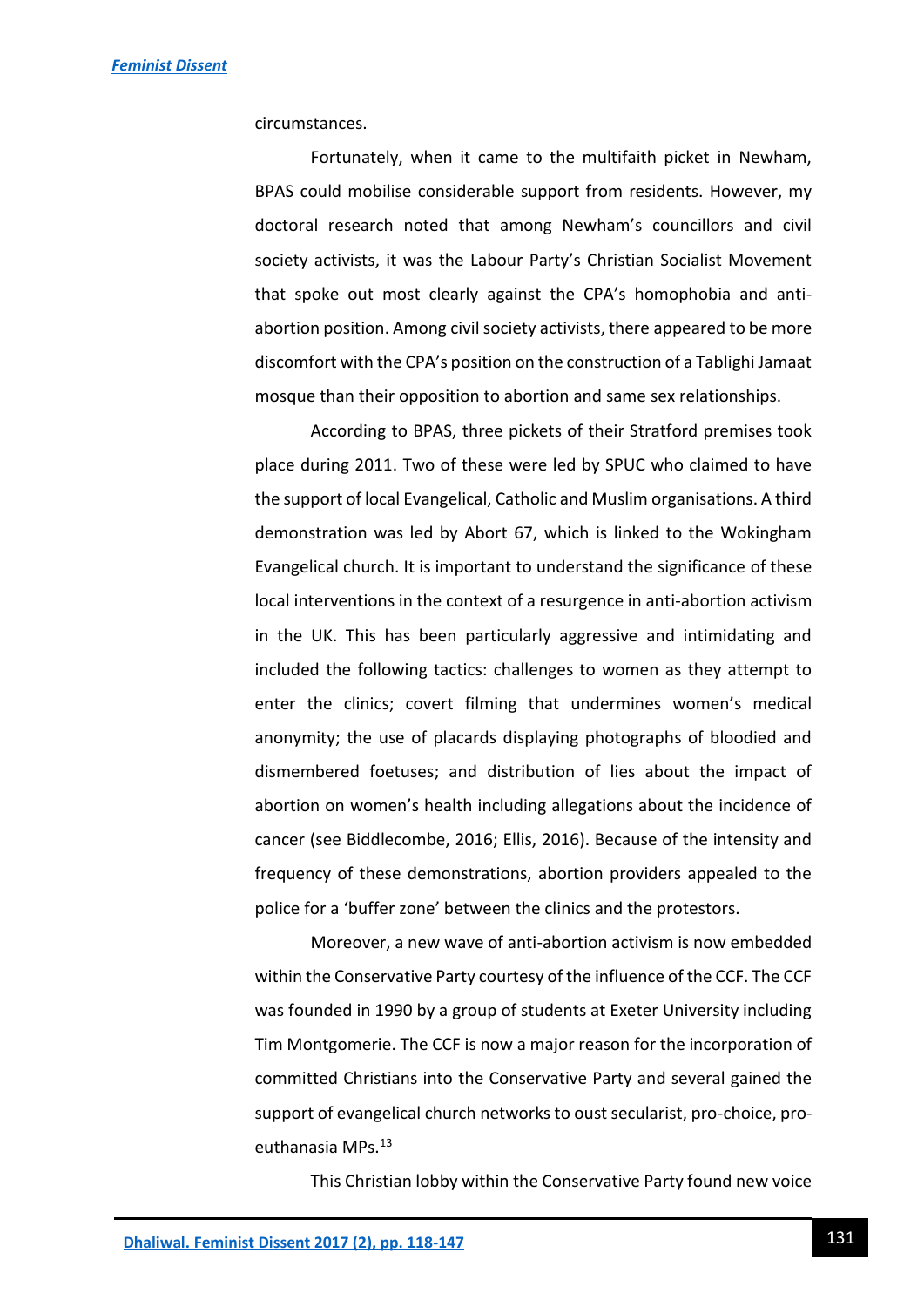between 1997 and 2003, when electoral support was waning (Cook, 2010). Along with Phillipa Stroud and the MP Ian Duncan Smith, Montgomerie founded the Centre for Social Justice, a right wing think tank that has influenced many Conservative Party policies. Montgomerie claims that his listening campaign revealed church concerns revolve around poverty, debt and drugs rather than sexuality and reproduction. Yet, in the last ten years, reproductive rights have been at the top of the agenda of at least two CCF members – Nadine Dorries MP for mid-Bedfordshire and Fiona Bruce MP for Congleton.

Since her election in 2005, Nadine Dorries has relentlessly campaigned for a change to abortion time limits, she has vociferously criticised BPAS and Marie Stopes International and promoted faith-based interventions. In 2006, Dorries introduced a Termination of Pregnancy Ten Minute Rule Bill which sought to reduce the abortion time limit from 24 to 21 weeks and to introduce a ten-day cooling off period between the time that a woman requests an abortion and the procedure is performed.<sup>14</sup> The Bill was rejected.

In 2008, the Human Fertilisation and Embryology Bill brought the Christian lobby in the UK to the forefront of national politics as the Vatican and the Catholic Church called on parishioners to lobby their MPs to vote against the Bill (Murphy, 2008). The Christian and pro-life lobby attempted to use this Bill to push for reductions in the abortion time limit from 24 weeks to as little as 13 weeks. Nadine Dorries, tabled an amendment to restrict abortion time limits from 24 weeks to 20 weeks. The current Prime Minister Theresa May voted in favour of Dorries' amendment but fortunately there was overwhelming opposition to any change in abortion time limits.

In 2011, Dorries tried again to impact reproductive rights, this time by proposing an amendment to the Health and Social Care Bill. Her amendment argued for a reduction in abortion time limits and demanded that abortion providers be prevented from delivering pre-abortion counselling because of an alleged vested interest in encouraging women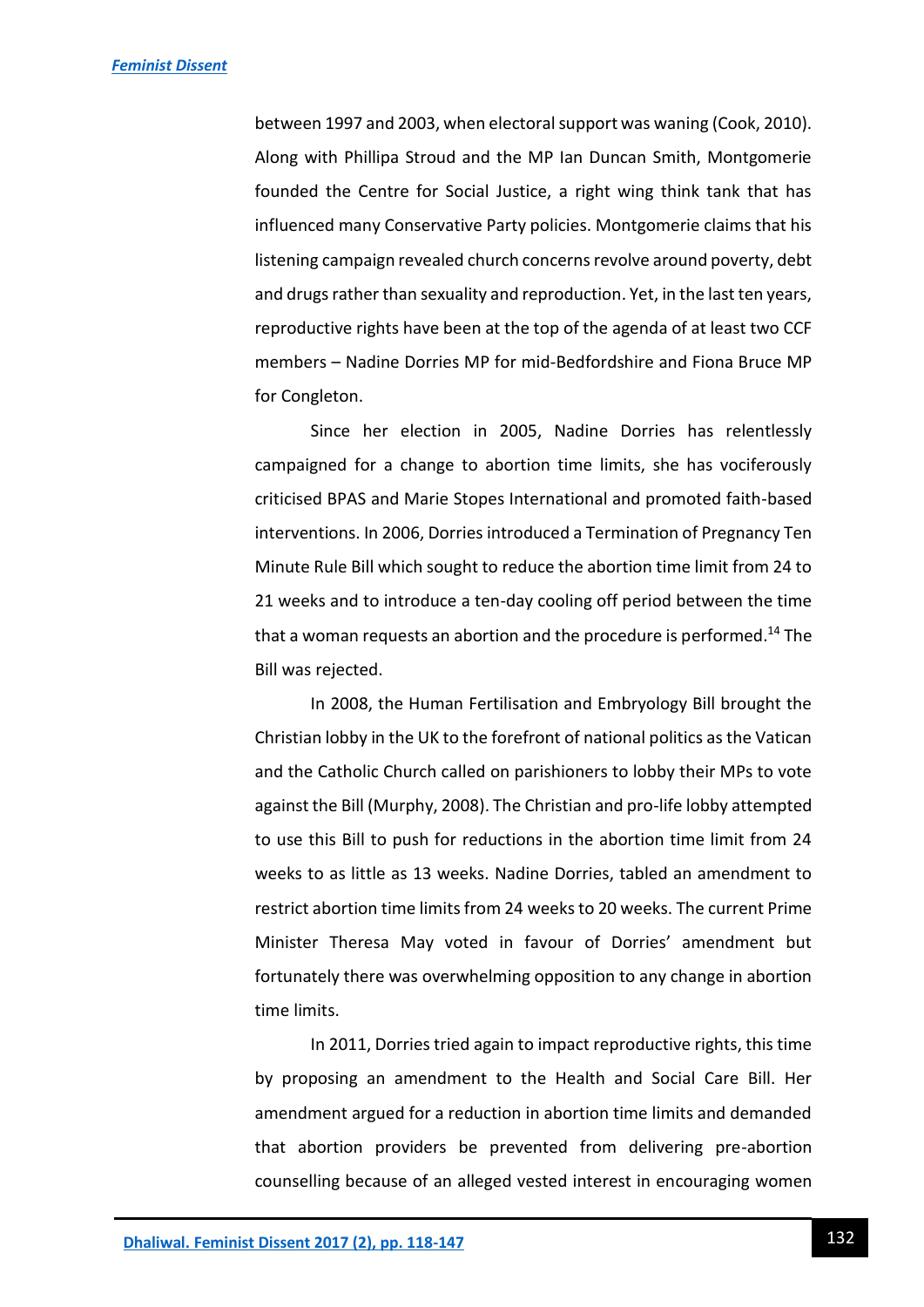to choose abortion. Fortunately, none of these interventions have been successful. However, Dorries succeeded in getting the Health Minister to open a discussion about pregnancy counselling services and recently the government awarded the anti-abortion group Life £250,000 to provide counselling services.

BPAS claim that Nadine Dorries' interventions are linked to the import of a new wave of US Evangelical activism into Britain. There is considerable evidence to support this claim. Dorries has been funded by the Christian Legal Centre, which has represented several Christian claims of religious discrimination and is allied to the right-wing American group, the Alliance Defense Fund (Hundal, 2010). Moreover, Andrea Williams, a member of the Lawyers Christian Fellowship, drafted the amendment that Dorries championed in 2008 (Modell, 2008; Hundal 2010). Williams has also been funded by the Alliance Defense Fund (Hundal, 2010) and Dorries has referred to receiving support from 'an army of interns' (Hundal, 2010), which Modell (2008) argues is part of a new Christian Right strategy to push their agenda through sympathetic Christian MPs and simultaneously 'build a new generation of committed Christian politicians'.

There are multiple similarities between the framing of Nadine Dorries' arguments and Alan Craig's interventions. They both claim that abortion providers such as BPAS and Marie Stopes International are led by a financial interest in performing abortions. These groups are compared to corrupt profit-driven companies even though both are not-for-profit charities. Unlike Craig, however, Dorries claims to be pro-choice rather than anti-abortion though others have argued that this is more of a pragmatic strategy to gain support in parliament. Both Craig and Dorries recite the false claims peddled by anti-abortion groups about the links between abortion, cancer and mental health problems. Both claim that women are being exploited, abused and traumatised by the 'abortion industry' and they claim to be on the side of women's rights. Importantly, this claim to women's rights chimes with Ellis' (2016) finding on the tactics of American anti-abortionists. According to Ellis (2016), Mark Crutcher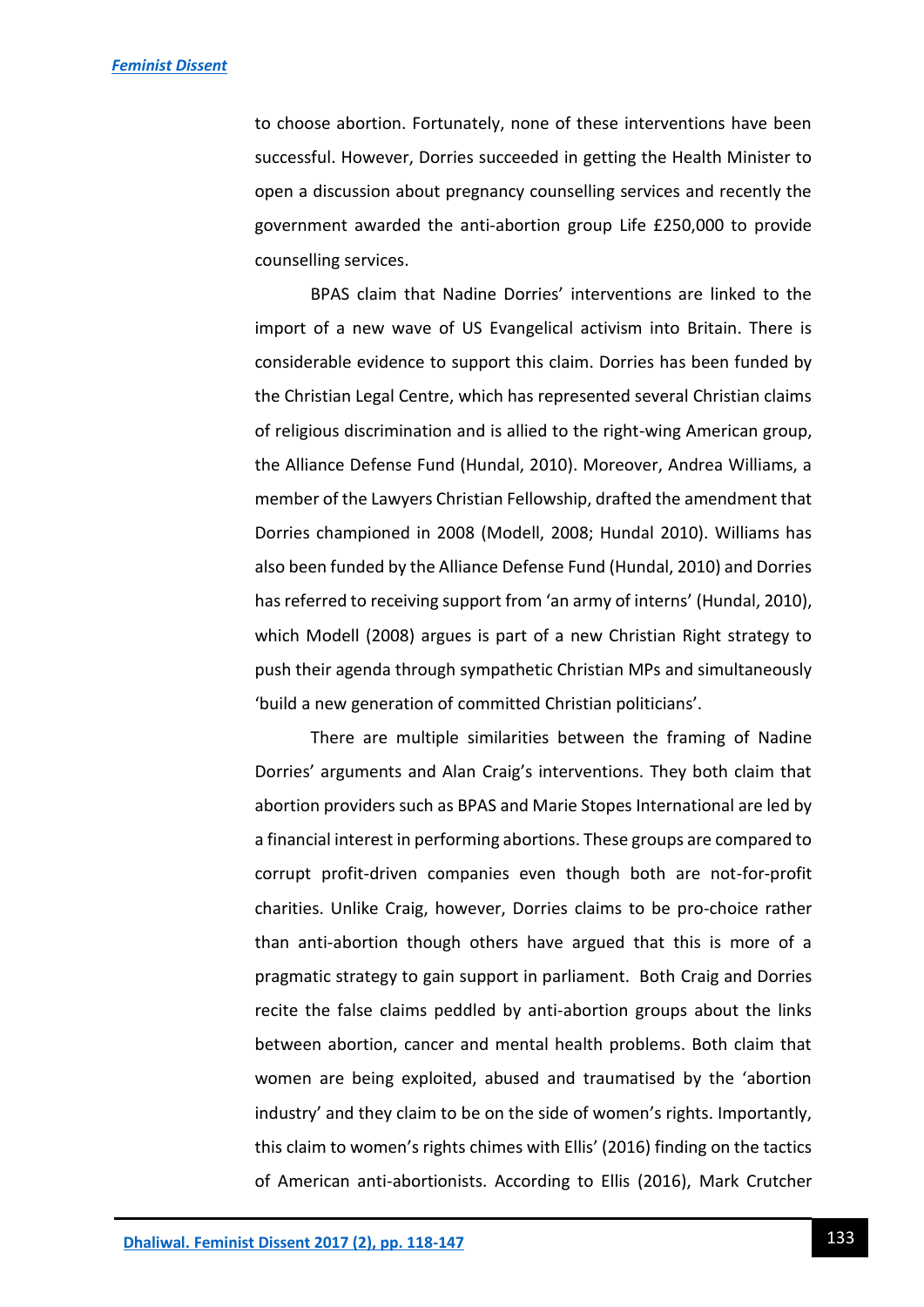produced a document in 1992 entitled *Firestorm: A Guerrilla Strategy for Pro-life America* in which he argued that in contexts where a repeal of abortion legislation is unlikely other strategies need to be considered. He specifically advocated reframing anti-abortion arguments as concerns about women. This gave rise to the co-terminus claim by anti-abortionists that they are both pro-women and pro-life.

In November 2014, another member of the Conservative Christian Fellowship, Fiona Bruce MP, also the Chair of the All Party Pro-Life/Anti-Abortion Group, introduced a Ten-Minute Bill proposing ''(t) hat leave be given to bring in a Bill to clarify the law relating to abortion on the basis of sex-selection; and for connected purposes'' (as quoted by Lee, 2017). There was overwhelming support for further discussion (181 in favour and only 1 opposed) and Bruce could have proceeded. Instead, in February 2015, she decided to re-articulate this as an amendment to the Serious Crime Bill and proposed to criminalise abortion on the grounds of sex selection. As Purewal and Eklund (2017) point out, the amendment on sex selective abortion 'exemplified how a public health issue could become quickly incorporated into a crime discourse as a means of furthering the neoliberal state's shrinking role in terms of service provision (e.g. through pregnancy and post-natal support services), meanwhile heightening its penal role'.

Bruce's amendment was supported by a broad alliance of Asian women's organisations and ethnic minority fundamentalist organisations who argued that women are under pressure to abort female foetuses because of a cultural preference for sons. They depicted this as a form of violence against women and girls. One activist referred to this as 'womb terrorism' (as quoted by Purewal and Eklund, 2017). In defence of her amendment, Bruce declared that sex selective abortion is 'the first and most fundamental form of violence against women and girls' (as quoted in Lee, 2017) particularly mobilising the terms 'gendercide' and 'honour killings'. Fortunately, the amendment was successfully opposed by other Asian women's organisations, academics, abortion providers, and medical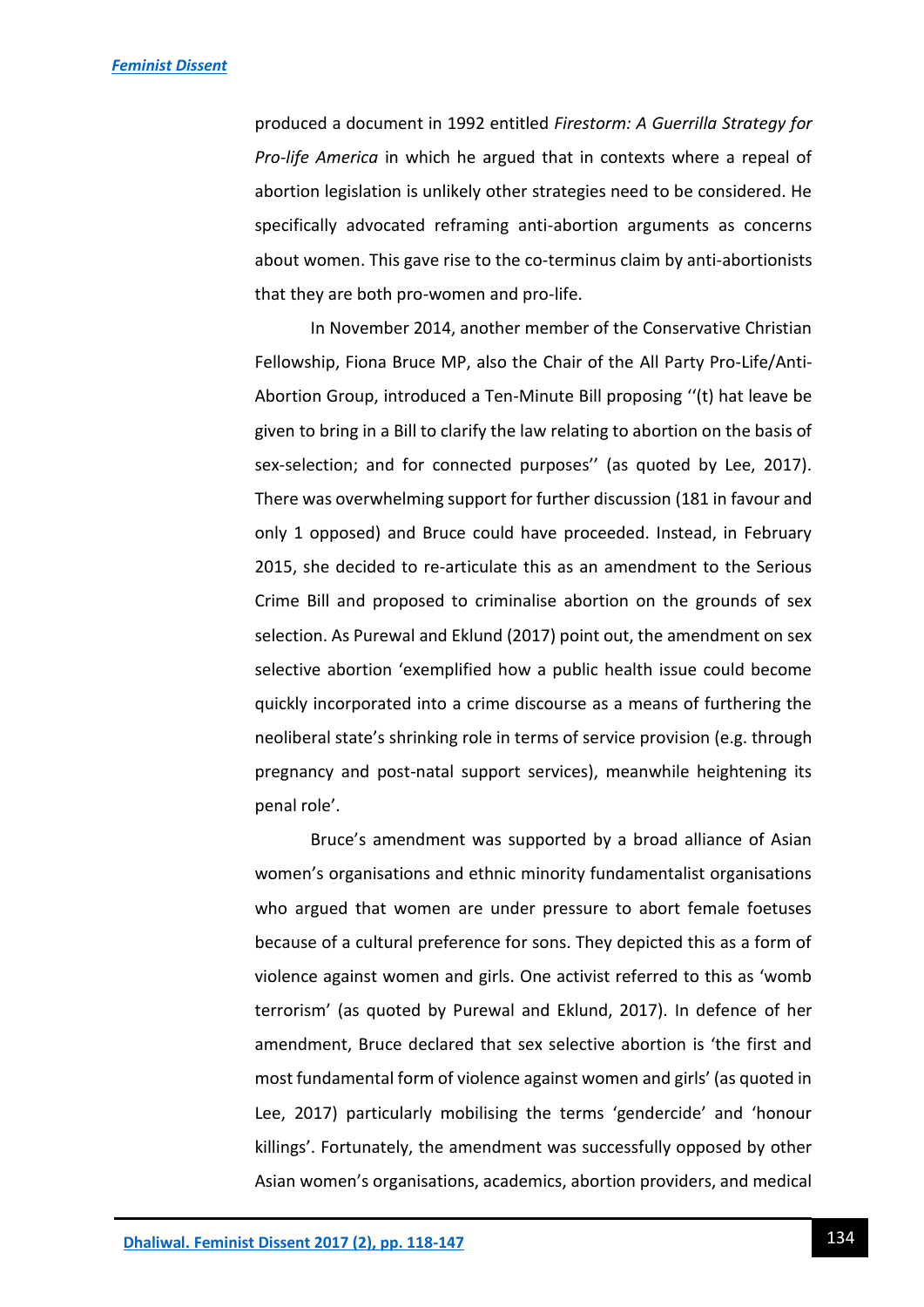staff who argued that women would end up being harmed and potentially pushed into backstreet abortions. Moreover, the pro-choice lobby raised alarm bells about the push to make the term ''unborn child'' a part of UK law as this would give the foetus rights, potentially undermining and criminalising all abortion. They also highlighted the lack of clear evidence regarding the incidence of sex selective abortion in the UK and the potential for racial profiling in the provision of abortion services (Purewal and Eklund, 2017). They pushed against criminalisation and in favour of state investment in VAWG services to tackle the issue. Bruce's amendment was defeated (201 for and 292 against) but the House did agree to commit the UK Government to assess the evidence on this issue.

Importantly for this essay, Bruce's campaign employed tactics that chime with the other interventions discussed in this section. Doctors and abortion providers were depicted as unethical, greedy and driven by money (Lee, 2017). Moreover, it demonstrated the Christian Right's ability to instrumentalise Asian women's struggles for their own anti-abortion agenda and to position themselves as the moral vanguard of equality and non-discrimination, specifically carrying the mantel for oppressed women within minority communities. No doubt this claim bears echoes of centuries of white saviour discourse.

#### **Christian Supremacy and its Racial Registers**

Despite the claims of Christian Right activists that they carry the mantel for ethnic minority women's rights, 'race' occupies a paradoxical place within Christian fundamentalist mobilisations. The CPA and CCF are based on support from ethnically diverse evangelical church networks (Brown, 2010). The first leader of the Christian People's Alliance was Ram Gidoomal, an Asian business man. Gidoomal ran as the CPA candidate in the first race for the London Mayor in 2000 and again in 2004. He managed to gain almost 100,000 votes, beating the Green candidate on first preference votes (White, 2004). Reasons given for Gidoomal's popularity include ethnic minority church goers disappointed with the lack of other ethnic minority candidates and anger over the Iraq War (White, 2004). In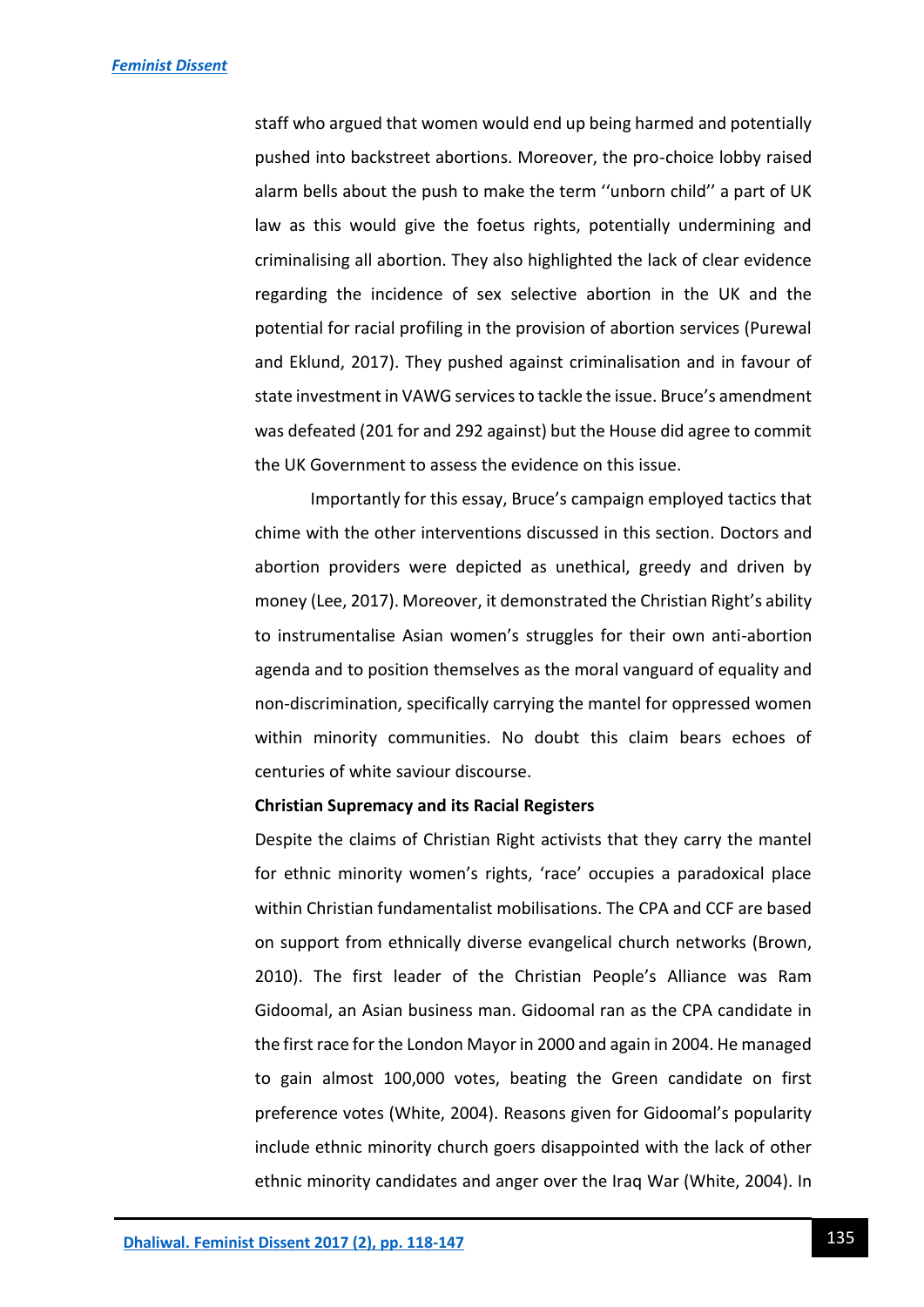fact, when Alan Craig was elected in Canning Town in 2002, many believed that this was also about his vocal opposition to the Iraq War, which the CPA had declared to be 'illegal, unwise and immoral' (The Church Times, 2009) in a context where opposition to the Iraq War was suppressed by the Newham Labour Party (Dhaliwal, 2012). Moreover, an immigrant himself, Gidoomal set the tone for the CPA's support of migrants, refugees and asylum seekers.

Indeed, there are plenty of signs that the CPA is keen on diversity and often their Manifestos read like liberal left positions against racism and a defence of immigration based on Christian values of hospitality and a common humanity (see Bretherton, 2010 for more on this line of argument).

However, there are also limits to their Christian hospitality towards migrants. They opposed an amnesty for undocumented migrants (led in most part by other Christian organisations) and their compassionate approach to immigration is restricted by three other interests - a strong commitment to law and order, anxiety about an enlarged welfare state, and a sense of Christian supremacy. Often these concerns fold in to an argument that bears markers of the assimilationist turn in liberal politics within the UK, echoing crude claims about causal links between immigration, social disintegration and a crisis in the white majority sense of belonging (such as made by David Goodhart, 2004 and Eric Kaufman, 2017). DeHanas and Pieri (2011) have rightly pointed out that, since 9/11, these perceived threats associated with ethnic diversity are often articulated as spatial threats focusing on the construction of Muslim places of worship as the Islamisisation of the public sphere. This is discussed further below.

Much of the new 'faiths literature' in the UK applauds the Christian philanthropic contribution to migrants struggling at the margins of welfare state provision (for instance, see Bretherton, 2010 and Furbey, 2012) but there is little, if any, comment on the specific ways in which Christian Right organisations are utilising the predominant discourse on community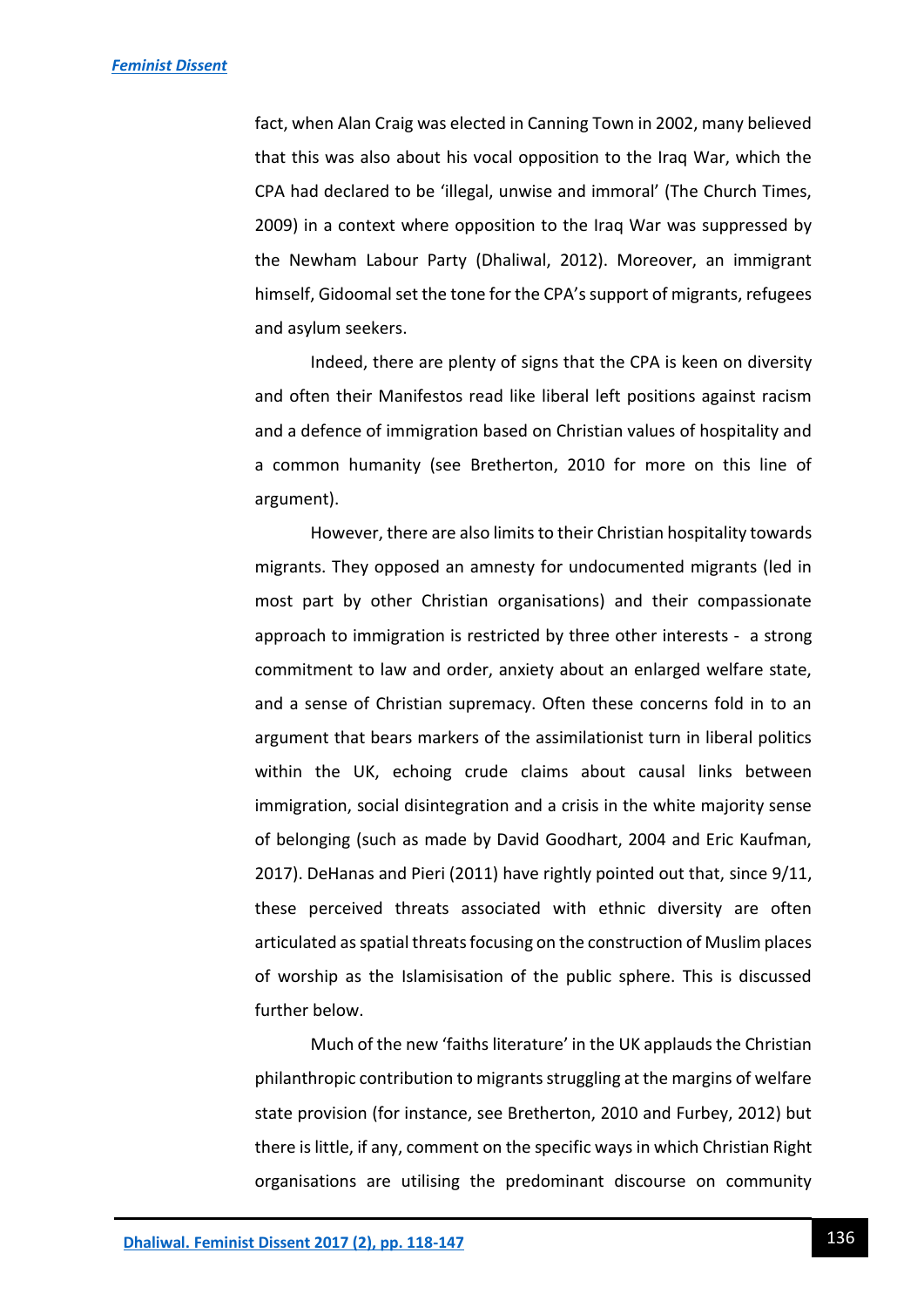cohesion, terrorism and Britishness to salvage and strengthen a Christian character for the UK.

CPA documents recognise religious diversity and claim to believe in the equal representation of minority religions in the UK. They espouse a multifaith defence of all religiosity in the public sphere and they assume an affinity with other religions based on presumed opposition to secularism (and occasionally also human rights). However, they also expect an Establishment position for the Church of England (see CPA, 2013, p. 4) and there are multiple statements on restoring the Christian heritage of the UK (see CPA, 2013 Manifesto). Assertions about the Christian character of the UK and Europe are intertwined with a critique of Europe (disappointment that the EU constitution does not seek to protect Europe's Christian heritage), an attack on secularism and human rights. Their 2014 Manifesto alleges that this Christian heritage has been compromised by government and judicial support for same sex marriage and they berate the imposition of a European Council on Tolerance and Reconciliation (ECTR) as this will likely impact faith schools and religious organisations. Indeed, they unequivocally defend faith schools, particularly Christian schools (including the teaching of Intelligent Design otherwise known as Creationism) but not Muslim schools. Women's rights and opposition to terrorism are instrumentalised in their differential treatment of Muslim schools:

Schools with another faith ethos such as Muslim schools need to be treated differently from Christian schools and be the subject of a review. Taken into account has to be support for violence, attitude towards women and attitude towards those of other faiths if their people wish to convert. Indoctrination should never be allowed to operate in British schools.

[CPA, 2016 Manifesto, p. 16]

The Christian Right's emphasis on Christian heritage is intertwined with anti-Muslim sentiment - Andrew Brown (2010) argues that the CCF harbour 'considerable suspicion of Muslims and of Islam. These people do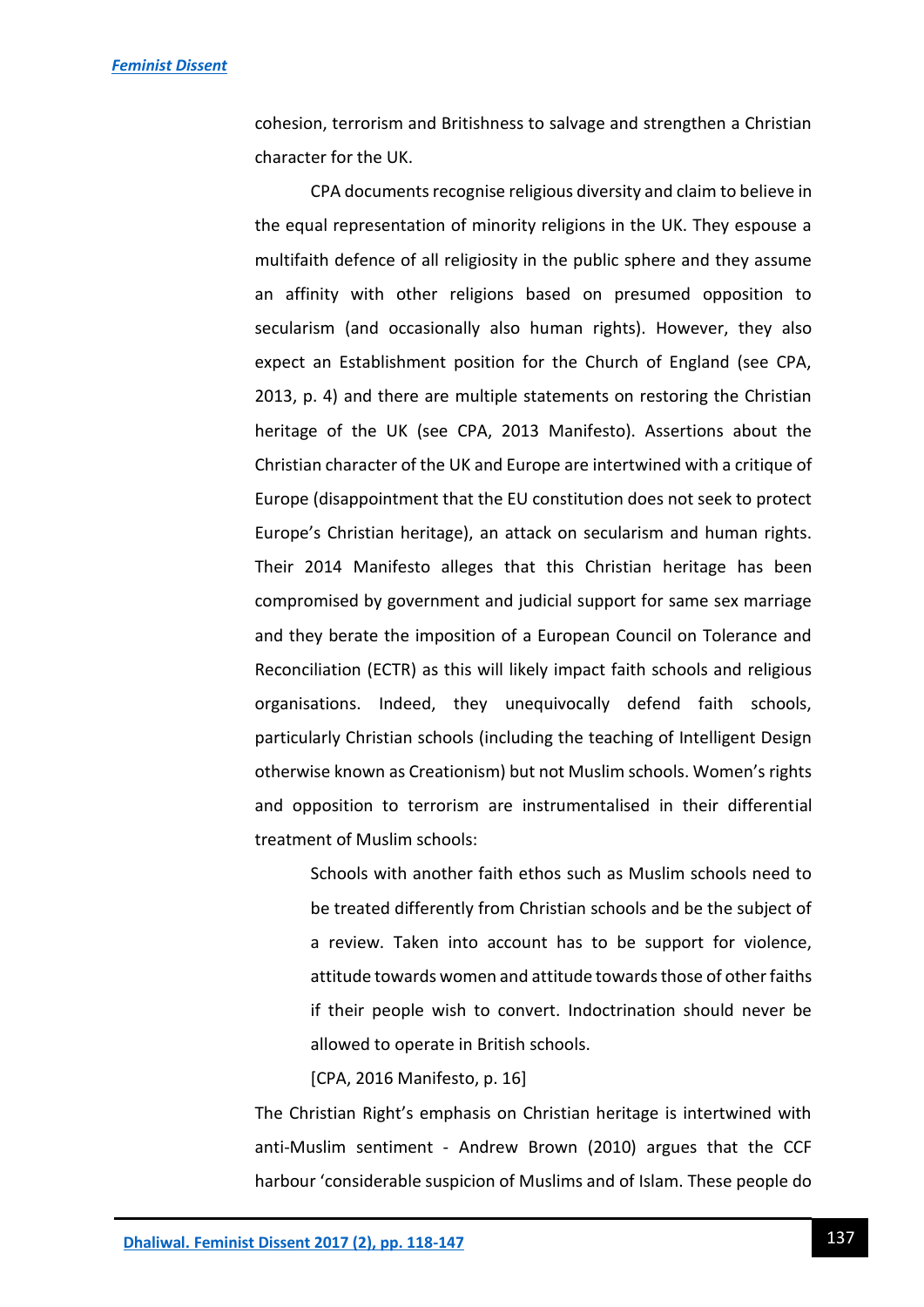not want a "faith-based" society: they want a Christian one'. I would argue that this is also true of the CPA. The CPA's 2015 Manifesto states the following:

It is the fashion to separate "moderate Islam" from "radical Islam". However there has been no proper analysis of where the one is separated from the other. For this reason, we say as follows - We want a full debate on the place of Islam in society which will include very important questions about promotion of violence against people because of their faith, attitude to women and attitude to people who want to leave Islam.

[CPA, 2015: p. 17]

Alan Craig's interventions on the construction of a Tablighi Jamaat mosque in Stratford, east London must be viewed in light of this partial defence of rights, a sense of Christian superiority, a commitment to god's law as espoused by Christianity and their differential racialisation of Islam.

In 1996 the Tablighi Jamaat purchased land from Newham Council to the tune of £1.6 million (DeHanas and Pieri, 2011). They opened a makeshift mosque, in lieu of planning permission. For around twenty years the site saw approximately 2500 worshippers per week. But in 2006, the site became the centre of national public controversy as the right-wing press claimed that the group were planning to develop a state of the art mosque complex, intended to become the largest mosque in Europe and hosting up to 70,000 worshippers.<sup>15</sup> The eventual application was only for a capacity of 12,000 capacity (10,000 spaces for men and a separate 2000 spaces for women), a school and a conference centre. A normative multiculturalist practice granting planning permission to diverse places of worship was knocked sideways by the affective impact of claims about the scale of this project as compared to Christian sites across the UK (DeHanas and Pieri, 2011). Growing disquiet about the development led the group to scale back its plans. These proposals were rejected by Newham Council in 2012 on the basis of concerns about traffic, poor planning and design.<sup>16</sup> Following a series of appeals by the Trust, the government's Planning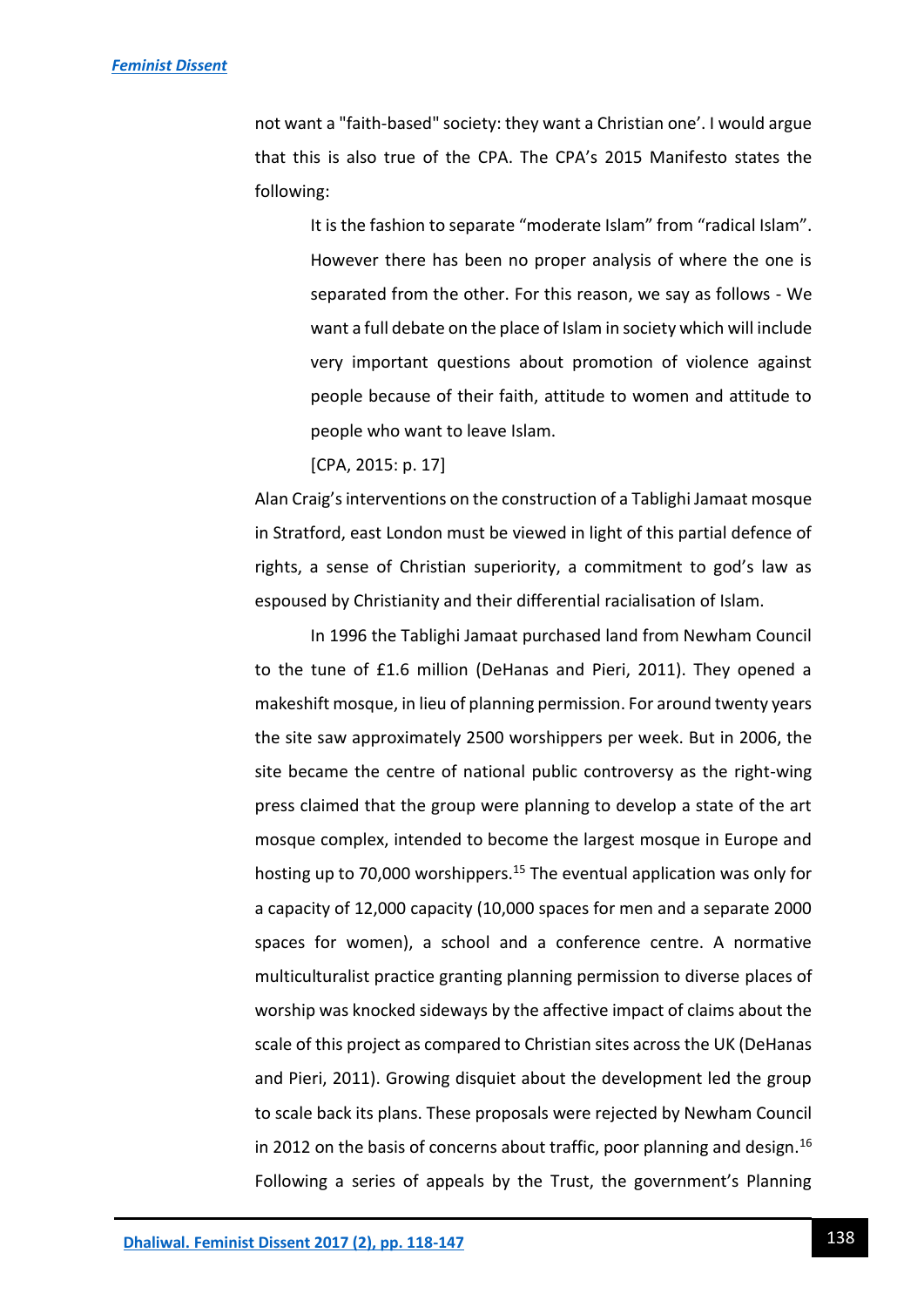Inspector convened a public inquiry in June 2014 and the Department for Communities and Local Government subsequently rejected all three appeals on the basis that the site could more productively be used to construct housing and because the proposal did not meet local and London wide regeneration objectives. Interestingly, these local and central state decisions did not refer to the controversial nature of the Tablighi Jamaat sect, concerns that the expected £100 million cost of the plan would be funded by Saudi Wahhabis, and allegations of links to terrorism.

Importantly, Alan Craig was at the forefront of a highly visible public campaign against the Tablighi Jamaat's proposals. He established a website entitled 'Mega Mosque No Thanks' and gained significant media attention, so much so that the press appeared to adopt his alarmist renaming of the development as the 'Olympic Mega Mosque'. Craig also established an organisation called Newham Concern whose website gives little away in relation to its founders though there is speculation that the group was established by two CPA councillors and Andrea Williams (of the Christian Legal Centre as discussed in the previous section).  $17$  The Mega Mosque No Thanks site and Newham Concern avoided direct reference to their Christian beliefs. Infact Craig distanced himself from a national petition against the mosque (which accumulated 255,000 signatures) on the basis that the wording - "We the Christian population of this great country England"<sup>18</sup> – excluded 'non-Christians who oppose the mosque, as well as Northern Irish, Scottish and Welsh opponents'.<sup>19</sup>

Craig (as Newham Concern) accused both the Tablighi Jamaat and Newham Council of a lack of transparency and couched his concerns in relation the regeneration of the local area, specifically local housing and employment needs.<sup>20</sup> Alan Craig's public statements, took care not to come across as anti-Muslim, stipulating their defence of mosques in general and their specific concerns about Tablighi Jamaat. They alleged that Tablighi Jamaat are a proselytising organisation with a separatist ideology and 'expresses itself in cultural chauvinism and gender discrimination', that Tablighi followers make strong distinctions between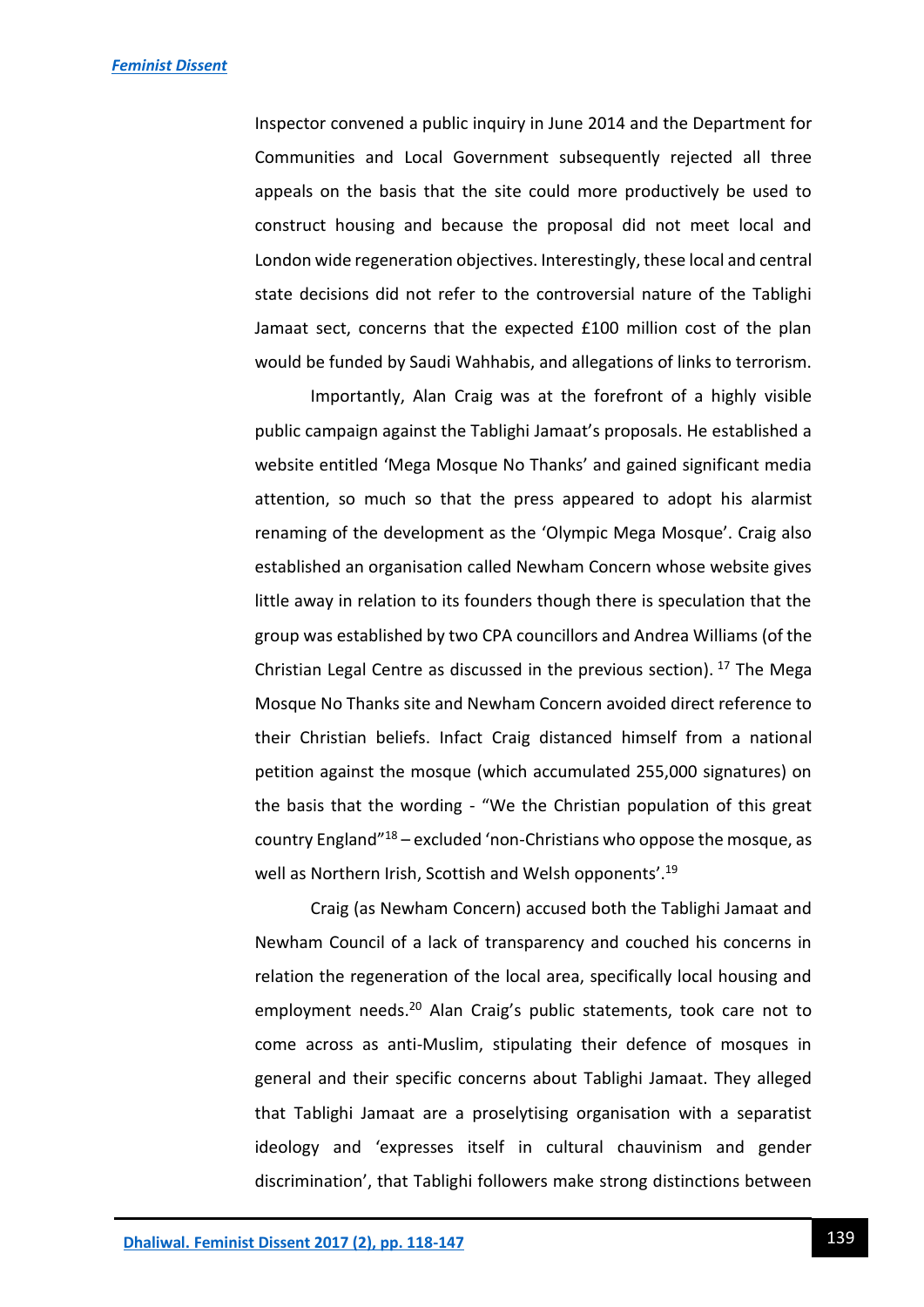believers and non-believers, and as such the organisation would be unable to deliver benefits to the wider Newham population and more likely to reproduce the monocultural area that has developed around their headquarters in West Yorkshire. Elsewhere, Craig issued concerns that the proposals would create a 'Muslim enclave' and 'shariah controlled zone', reiterating national discourse around segregation and cohesion. $^{21}$  In terms of gender discrimination, Craig's Mega Mosque website submitted evidence of the Tablighi Jamaat's 'subjugation of women'.<sup>22</sup> Although the website recognised that the Tablighi Jamaat are an introverted pietist movement that have renounced jihad, as with much of the press coverage of the issue, they drew attention to links between the Tablighi Jamaat's mosques in the UK and terrorist activity.

It is not that these concerns are baseless, the links are important and similar points have been asserted by liberal Muslims equally opposed to the Tablighi Jamaat's plans for the Abbey Mills mosque. But there was no other local campaign against fundamentalism, terrorism and social conservatism so it seems that even progressive Muslim activists signed up to Craig's interventions. Craig could capitalise on these and couch his concerns as less about Christian supremacy and the perceived threat of Islam and more as a stand against terrorism and sexism and for cohesion, community and integration. However, there is an intense contradiction between the Christian Right's assertions about the impact of socially/ultraconservative and right wing Muslim formations and their deafening silence on equally problematic positions among Christians and other minority religions. For instance, east London is home to a growing number of particularly secretive and expansive Christian groups that have been implicated in corruption and child abuse but there is nothing at all from Craig or the CPA on these organisations.

#### **Conclusion**

In concluding, I draw on Michael Keith's (2005) assertion that it is useful, if not necessary, to make a distinction between conditions of possibility and modalities of identification. The CPA and the CCF have benefitted from an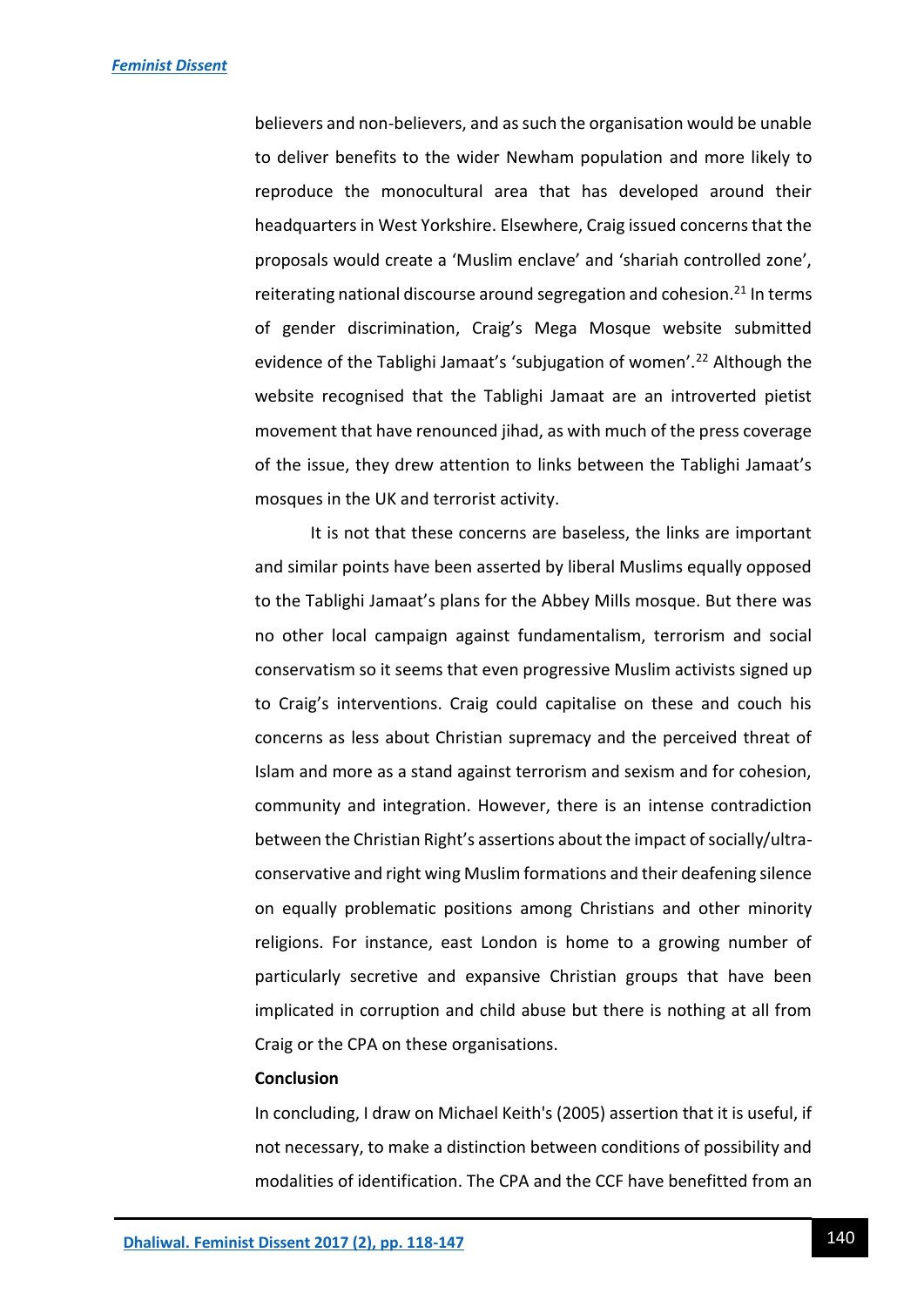exponential growth in evangelical Christian networks in the UK and the USA. They are able to position themselves as the vanguard against the long-term impact of neoliberal economic policies, increasingly centralised party political structures and problems with local democracy. In part this is because national political, policy level and academic herald religious organisations as offering important moral frameworks and social glue to rectify and counteract the damage done by neoliberalism. Both organisations make use of multiple contemporary registers to legitimise their political interventions – selective use of human rights language, women's rights, cohesion and integration, British values, terrorism and security. Moreover, the absence of local and national campaigning against Christian, Hindu and Sikh fundamentalism means that the right-wing ideologies of these organisations are rarely understood even by progressive activists challenging Muslim fundamentalists. What appears to be fooling progressive activists into thinking that these groups are potential allies in progressive struggles is the fact that their ideological commitment to creating God's law on earth is often obscured from view. Christian fundamentalists attach themselves to struggles against a lack of local democracy and market forces. The rhetoric of big business and regeneration plays a significant part in their interventions, their outward expression is rooted in material concerns and there is often little reference to the Bible or their Christian values. This means that one must seek out documentation to understand their ideological world view. Ironically, it is the neoliberal and undemocratic but avowedly secular local Labour council that is clearest about the fundamentalist tendencies of the CPA.

Both the CPA and the CCF meet a number of the defining features of fundamentalism discussed by Cowden and Sahgal (in this Issue). They are neo-patriarchal, supremacist organisations that claim Christianity as the absolute truth and they clearly assert their opposition to secularism and human rights. Both organisations advocate financial incentives for marriage and to encourage women to stay at home and raise children. Abortion is depicted as a reflection of the moral degeneration of society.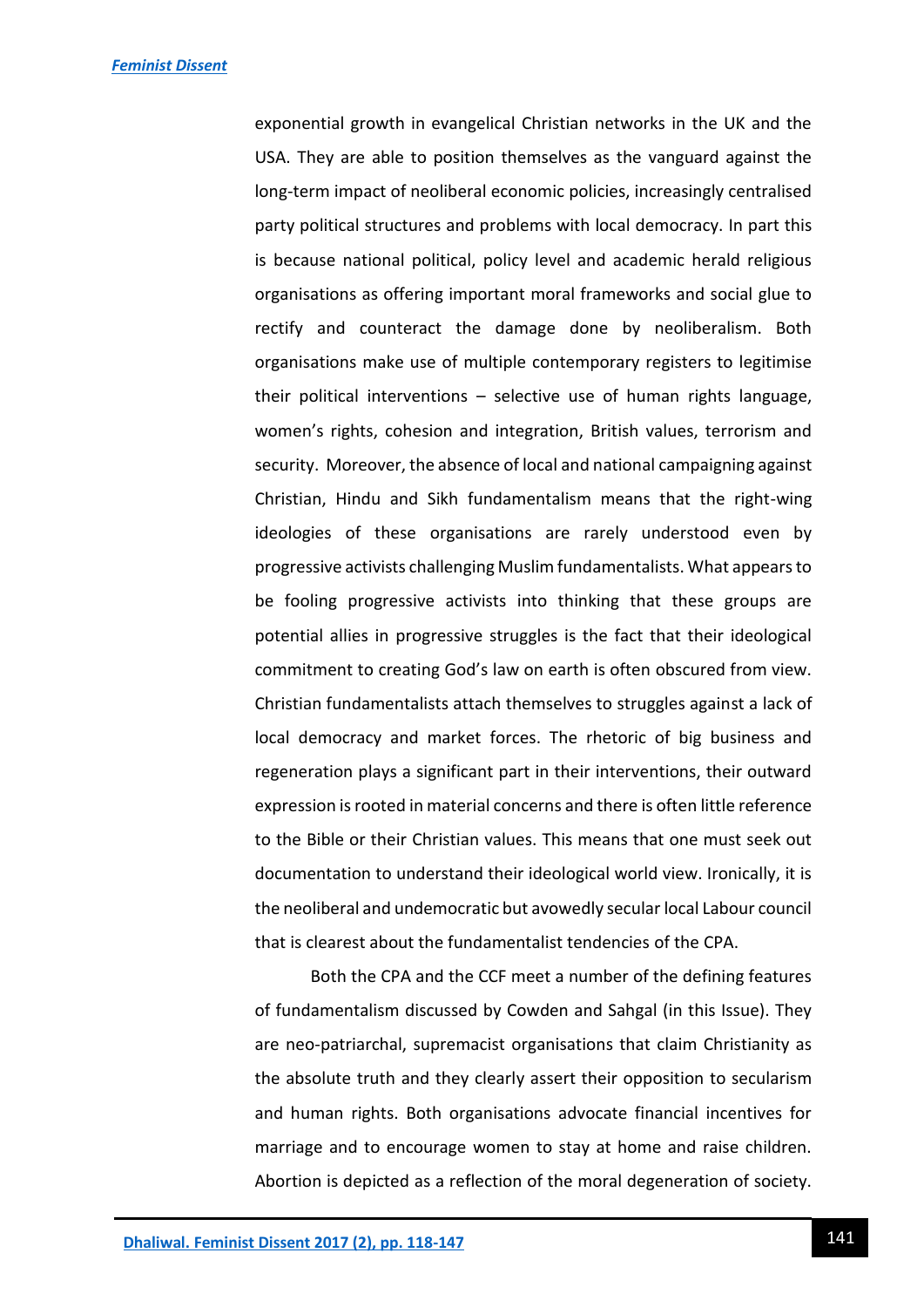The same language of holding big business to account underlines their attacks on reproductive rights as charitable organisations are pushed into the same box as profit oriented, corrupt, multi-national corporations. These are sophisticated organisations that reframe their arguments in equality and pro-women terms, thereby feminising fundamentalism and the anti-abortion lobby.

They are, however, willing to stand against anti-immigrant sentiment and are largely immersed in campaigns to improve the material conditions and life chances of local people, even the CPA's campaign against the Tablighi Jamaat mosque is framed as a campaign about transparent government and the need to prioritise the material needs of local people in relation to housing and jobs. Nonetheless, their claims to stand for equality and cohesion are ruptured by their far from universal application of human rights, a commitment to Christian supremacy and differential treatment of Muslim formations. Gender equality is appropriated as a value that reflects not just 'British values' but specifically Christian values and an allegedly inherent Christian character for the UK, without acknowledging the intimidatory tactics of SPUC and Abort 67 or the implication of Christian organisations in child abuse and corruption. In part, this focus is made possible by the rise and rise of a national rhetoric about British values and the UK as a Christian country.

**Sukhwant Dhaliwal** is a Research Fellow and PGR Co-ordinator at the Institute of Applied Social Research, University of Bedfordshire. With Nira Yuval Davis, she is co-editor of Women Against Fundamentalism: Stories of Dissent and Solidarity (Lawrence & Wishart, 2013).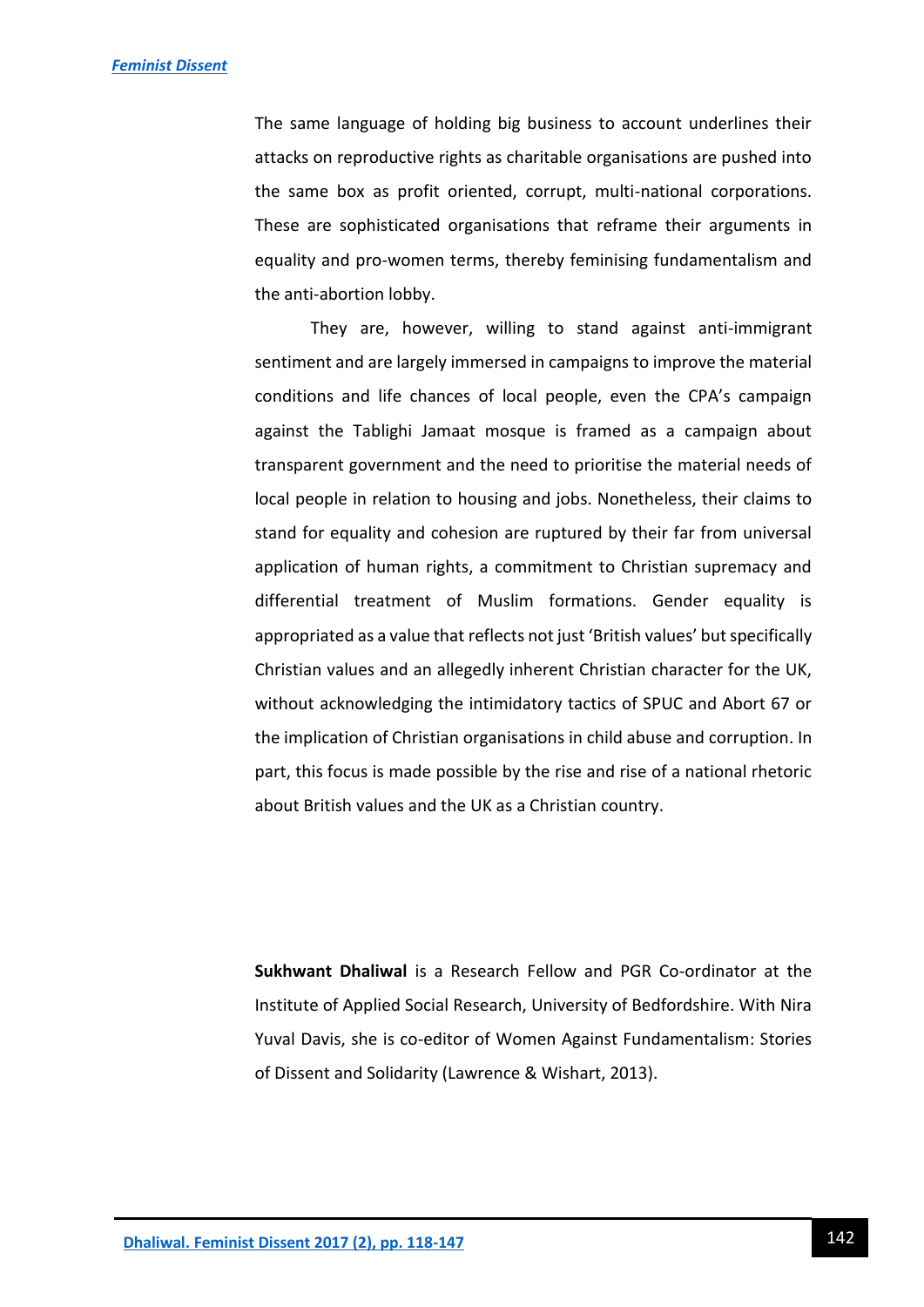# **References**

Biddlecombe, S. 'No More Intimidation: How We Can Tackle the Rise of Anti-Abortion Protests Outside UK Clinics' dated 26<sup>th</sup> October 2016 and published by *The Stylist*. Available at: [http://www.stylist.co.uk/life/why](http://www.stylist.co.uk/life/why-we-need-buffer-zones-around-abortion-clinics-stylist-talks-to-cathy-newman?utm_content=bufferc2150&utm_medium=social&utm_source=twitter.com&utm_campaign=buffer)[we-need-buffer-zones-around-abortion-clinics-stylist-talks-to-cathy](http://www.stylist.co.uk/life/why-we-need-buffer-zones-around-abortion-clinics-stylist-talks-to-cathy-newman?utm_content=bufferc2150&utm_medium=social&utm_source=twitter.com&utm_campaign=buffer)[newman?utm\\_content=bufferc2150&utm\\_medium=social&utm\\_source=](http://www.stylist.co.uk/life/why-we-need-buffer-zones-around-abortion-clinics-stylist-talks-to-cathy-newman?utm_content=bufferc2150&utm_medium=social&utm_source=twitter.com&utm_campaign=buffer) [twitter.com&utm\\_campaign=buffer](http://www.stylist.co.uk/life/why-we-need-buffer-zones-around-abortion-clinics-stylist-talks-to-cathy-newman?utm_content=bufferc2150&utm_medium=social&utm_source=twitter.com&utm_campaign=buffer) [last accessed 28<sup>th</sup> March 2017].

Blond, P. (2010) *Red Tory: How the Left and Right Have Broken Britain and How We Can Fix It*. Faber and Faber Limited: London.

Bretherton, L. (2010) *Christianity and Contemporary Politics*. London: Wiley-Blackwell.

Brown, A. (2010) 'Tories and the New Evangelical Right' dated 10th May 2010 and published by *The Guardian* and available at: [http://www.guardian.co.uk/commentisfree/andrewbrown/2010/may/10](http://www.guardian.co.uk/commentisfree/andrewbrown/2010/may/10/evangelical-religion-tory-conservatives) [/evangelical-religion-tory-conservatives](http://www.guardian.co.uk/commentisfree/andrewbrown/2010/may/10/evangelical-religion-tory-conservatives) [Last accessed 19th March 2017].

Brown, W. (2008) *Regulating Aversion: Tolerance in the Age of Identity and Empire*. Princeton University Press.

Christian Peoples Alliance (2013) T*he Mayflower Declaration: Christian Democratic Values for Society*. Christian Peoples Alliance: Kent.

Christian Peoples Alliance (2014) *Standing for the Truth*. Christian Peoples Alliance: London.

Christian Peoples Alliance (2015) *Manifesto*. Christian Peoples Alliance: London.

Christian Peoples Alliance (2016) *Manifesto*. Christian Peoples Alliance: London.

Cook, C. 'Tories Rewrite Party Doctrine' dated 12th February 2010 published by *The Financial Times* and available at: [http://www.ft.com/cms/s/2/12400596-16ac-11df-aa09-](http://www.ft.com/cms/s/2/12400596-16ac-11df-aa09-00144feab49a.html#axzz1AJyjO0UY) [00144feab49a.html#axzz1AJyjO0UY](http://www.ft.com/cms/s/2/12400596-16ac-11df-aa09-00144feab49a.html#axzz1AJyjO0UY) [last accessed 23rd March 2017].

Cowden, S. and Singh, G. (2017) 'Community Cohesion, Communitarianism and Neoliberalism' in *Critical Social Policy*, 1-19.

Cowden, S. and Sahgal, G. (2017) 'Why Fundamentalism' in *Feminist Dissent*, Issue 2.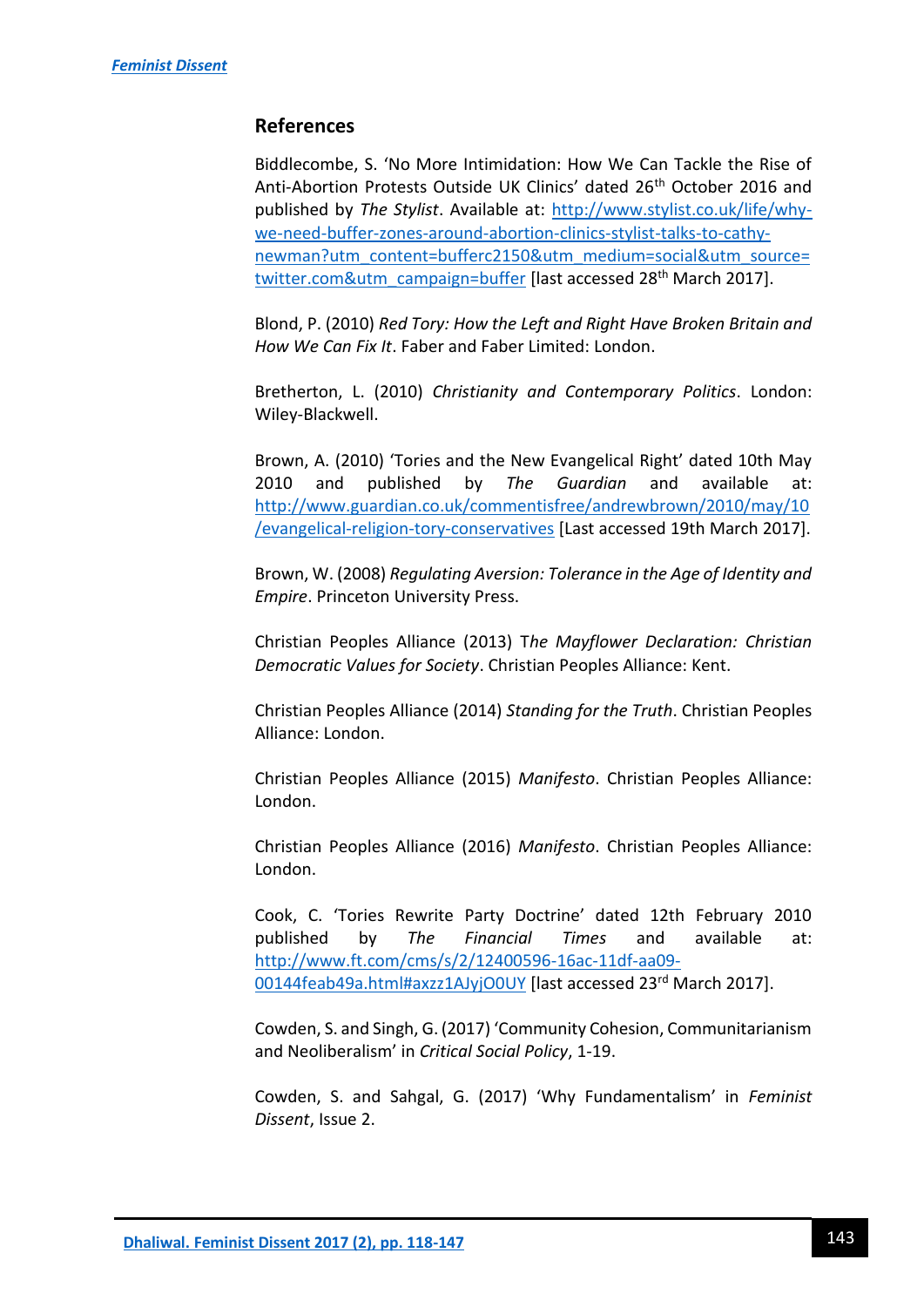Deneulin, S., Hussein, D. and Ritchie, A. (undated) *Citizen Organising: Reweaving the Fabric of Civil Society?* Paper presented at The Contextual Theology Centre.

Dhaliwal, S. (2012) Religion, Moral Hegemony and Local Cartographies of Power: Feminist Reflections on Religion in Local Politics, PhD thesis submitted to Goldsmiths, University of London.

DeHanas, D. N. and Pieri, Z. P. (2011) 'Olympic Proportions: The Expanding Scalar Politics of the London "Olympics Mega Mosque" Controversy' in *Sociology*, 45(5) 798–814.

Ellis, R. 'A New Threat to Free Choice: How Anti-Abortion Protestors got Organised' dated 17th October 2016 and published by *The New Humanist*. Available at: [https://newhumanist.org.uk/articles/5096/a-new-threat-to](https://newhumanist.org.uk/articles/5096/a-new-threat-to-free-choice-how-anti-abortion-protesters-got-organised)[free-choice-how-anti-abortion-protesters-got-organised](https://newhumanist.org.uk/articles/5096/a-new-threat-to-free-choice-how-anti-abortion-protesters-got-organised) [Last Accessed 28th March 2017].

Etzioni, A. (1995) *The Spirit of Community: Rights, Responsibilities and the Communitarian Agenda*. Fontana Press.

Fekete, L. (2006) 'Enlightened Fundamentalism? Immigration, Feminism and the Right' in *Race & Class* 48(2): 1.

Furbey, R. (2012) 'Beyond Social Glue? Faith and Community Cohesion' in Yuval-Davis, N. and Marfleet, P. (eds) *Secularism, Racism and the Politics of Belonging*, Runnymede Perspectives, Runnymede, London.

Giddens, A. (1998) *The Third Way: The Renewal of Social Democracy*. Policy Press.

Gilbert, J. (2007) 'The Complexity of the Social' in *Soundings* 35(1): 41–53.

Glasman, M. (2010) 'Labour as a Radical Tradition' in *Soundings* (46): 31– 41.

Goodhart, D. (2004) 'Too Diverse?' in *Prospect*, February 2004, pp. 30-37.

Hundal, S. 'The Right Hand of God' dated 24th April 2010 published in *The New Statesman* and available at: [http://www.newstatesman.com/uk](http://www.newstatesman.com/uk-politics/2010/04/conservative-christian)[politics/2010/04/conservative-christian](http://www.newstatesman.com/uk-politics/2010/04/conservative-christian) [last accessed 24th March 2017].

Kaufman, E. (2017) *Racial Self-Interest is not racism: ethno-demographic interests and the immigration debate*, Policy Exchange: London.

Keith, M. (2005) *After the Cosmopolitan?: Multicultural Cities and the Future of Racism*. Routledge.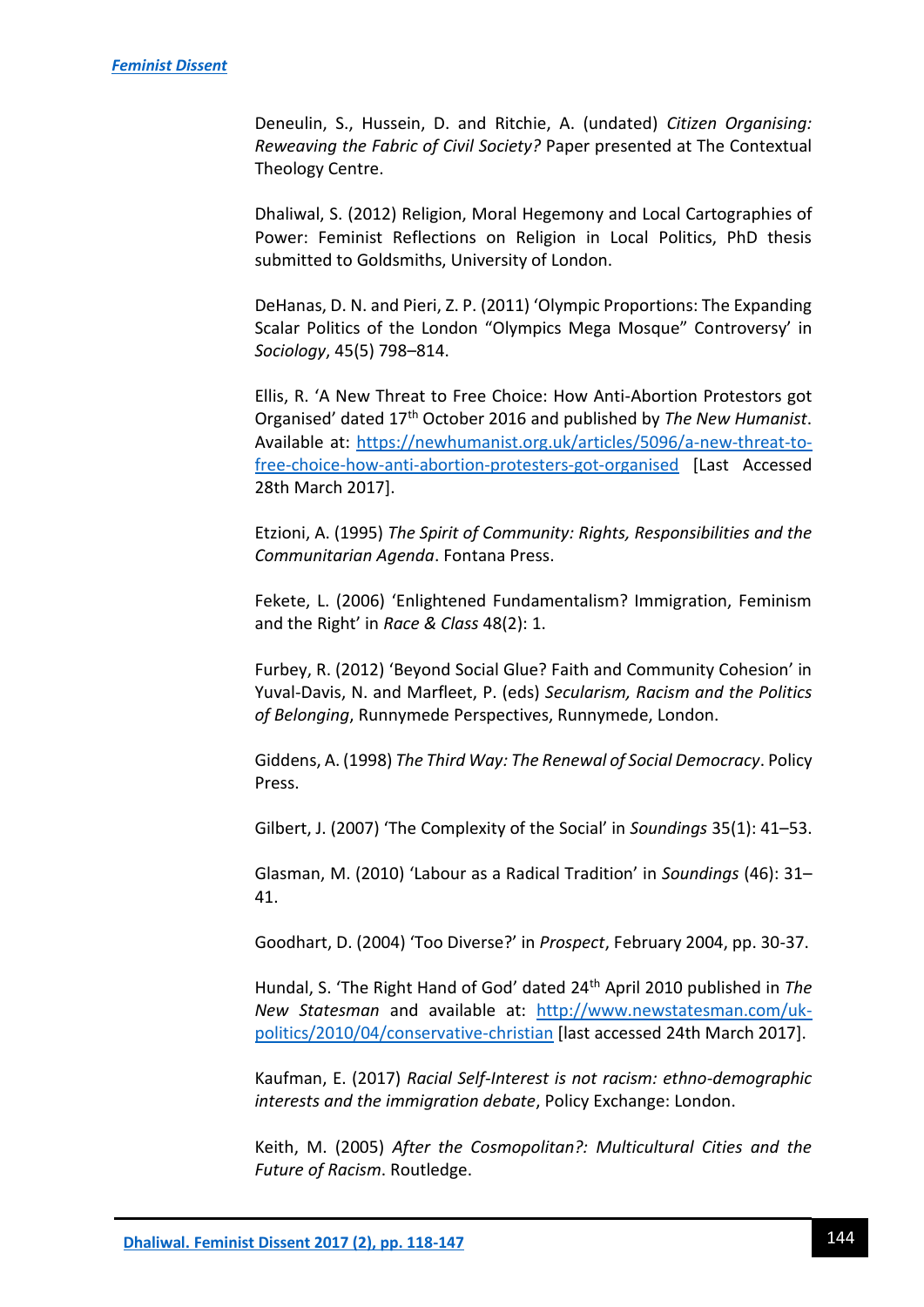Lee, E. (2017) Constructing Abortion as a "social problem": Sex selection and the British abortion debate in *Feminism & Psychology* 2017, Vol. 27(1) 15–33.

Modell, D. 'Christian Fundamentalists Fighting Spiritual Battle in Parliament' dated 17th May 2008 published by *The Telegraph* and available at[:http://www.telegraph.co.uk/news/uknews/1975933/Christian](http://www.telegraph.co.uk/news/uknews/1975933/Christian-fundamentalists-fighting-spiritual-battle-in-Parliament.html)[fundamentalists-fighting-spiritual-battle-in-Parliament.html](http://www.telegraph.co.uk/news/uknews/1975933/Christian-fundamentalists-fighting-spiritual-battle-in-Parliament.html) [Last accessed 24th March 2017].

Murphy, C. 'Catholic Pressure on Fertility Bill' dated 11th March 2008 published on *BBC Newsline* and available at: <http://news.bbc.co.uk/1/hi/health/7289786.stm> [Last accessed 23rd March 2017].

Purewal, N. and Eklund, L. (2017): ''Gendercide', abortion policy, and the disciplining of prenatal sex-selection in neoliberal Europe' in *Global Public Health*.

Putnam, R. (2001) *Bowling Alone: The Collapse and Revival of American Community*. Simon and Schuster.

Rose, N. (1999) *Powers of Freedom: Reframing Political Thought*. Cambridge University Press: Cambridge.

Sandel, M. (2009) 'A New Politics of the Common Good'. BBC Reith lectures 2009.

Smith, G. (2002) 'Religion and the Rise of Social Capitalism: The Faith Communities in Community Development and Urban Regeneration in England' in *Community Development Journal*, 37 (2).

Spivak, G. (1985) 'Can the Subaltern Speak? Speculations on Widow Sacrifice' in *Wedge* (Winter – Spring 1985), 7-8, 120-130.

The Church Times (15<sup>th</sup> March 2009) 'Three years after war, Iraq is worse'. White, M. (2004) 'Year of the Ram?' published by *The Guardian* on 10th June 2004 and available at: [https://www.theguardian.com/society/2004/jun/10/londonpolitics.electi](https://www.theguardian.com/society/2004/jun/10/londonpolitics.elections2004) [ons2004](https://www.theguardian.com/society/2004/jun/10/londonpolitics.elections2004) [Last accessed 18/01/2017].

Yuval-Davis, N. (2006) 'Belonging and the Politics of Belonging' in *Patterns of Prejudice* 40(3): 197–214.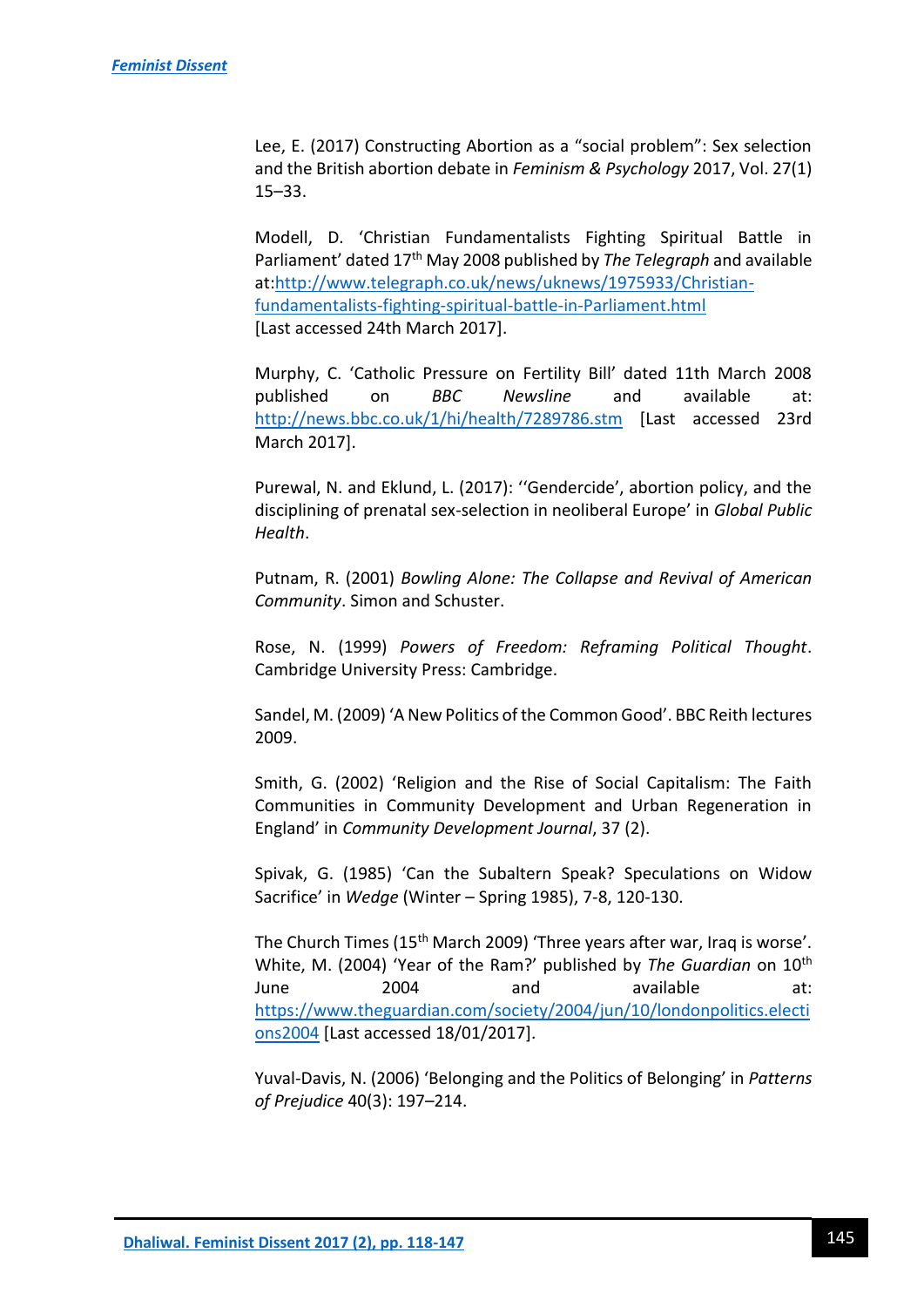## **Notes**

 $1$  This article is based on fieldwork undertaken between 2007 and 2011 as part of doctoral research. Interviewees signed consent forms and agreed to the use of extracts from their interviews in publications and presentations. This doctoral fieldwork is supplemented with additional insights from analysis of secondary materials on Christian Right interventions in national debates.

<sup>2</sup> For instance, David Cameron referred to religion as a moral framework and "a guide to life". See 'Teachings of Jesus are a "good guide to life" says Cameron' by Jenna Lyle dated 6/11/09 posted on *Christian Today* and available at: [http://www.christiantoday.co.uk/article/teachings.of.jesus.are.a.good.guide.to.](http://www.christiantoday.co.uk/article/teachings.of.jesus.are.a.good.guide.to.life.says.cameron/24555.htm) [life.says.cameron/24555.htm](http://www.christiantoday.co.uk/article/teachings.of.jesus.are.a.good.guide.to.life.says.cameron/24555.htm)

<sup>3</sup> Interview with Alan Craig conducted on 22<sup>nd</sup> October 2009.

<sup>4</sup>See<http://www.friendsofqueensmarket.org.uk/2156/2182.html> [last accessed 12th March 2017].

5 See Friends of Queens Market website:

<http://www.friendsofqueensmarket.org.uk/> [last accessed 12<sup>th</sup> March 2017]. 6 See 'Newham mayor's attack on Christian Peoples Alliance success: "He is lashing out blindly at something' posted on 15/05/06 at:

[http://www.cpaparty.org.uk/index.php?page=news&id=208&highlight=queens](http://www.cpaparty.org.uk/index.php?page=news&id=208&highlight=queens%20market) [%20market](http://www.cpaparty.org.uk/index.php?page=news&id=208&highlight=queens%20market)

7 See:

[http://www.newhamrecorder.co.uk/news/stratford\\_casino\\_creating\\_400\\_new](http://www.newhamrecorder.co.uk/news/stratford_casino_creating_400_new_jobs_in_five_years_1_4459382) jobs in five years 1 4459382

8 See Hattersley, R. 'Family values 2011: Labour's elder statesman visits Britain's newest casino - and is appalled at the way it's being sold as family friendly and socially responsible' dated 15<sup>th</sup> December 2011 and published by *The Daily Mail*. Available at[: http://www.dailymail.co.uk/news/article-2074308/Roy-Hattersley](http://www.dailymail.co.uk/news/article-2074308/Roy-Hattersley-appalled-Britains-newest-casino-sold-family-friendly-socially-responsible.html)[appalled-Britains-newest-casino-sold-family-friendly-socially-responsible.html](http://www.dailymail.co.uk/news/article-2074308/Roy-Hattersley-appalled-Britains-newest-casino-sold-family-friendly-socially-responsible.html) [last accessed 17<sup>th</sup> March 2017].

<sup>9</sup> See: <http://www.bbc.co.uk/news/uk-england-34678230>

<sup>10</sup> As quoted by Angela Saini in 'Say no to casino' dated 28 October 2014 and published by *BBC News*. Available at:

[http://www.bbc.co.uk/london/content/articles/2007/01/31/anti\\_casino\\_featur](http://www.bbc.co.uk/london/content/articles/2007/01/31/anti_casino_feature.shtml) [e.shtml](http://www.bbc.co.uk/london/content/articles/2007/01/31/anti_casino_feature.shtml) [last accessed 15<sup>th</sup> March 2017].

 $11$  The Casino Advisory Panel report is available at:

[http://webarchive.nationalarchives.gov.uk/20090213101914/http:/culture.gov.](http://webarchive.nationalarchives.gov.uk/20090213101914/http:/culture.gov.uk/cap/proposals/Newham.pdf) [uk/cap/proposals/Newham.pdf](http://webarchive.nationalarchives.gov.uk/20090213101914/http:/culture.gov.uk/cap/proposals/Newham.pdf) [last accessed 12<sup>th</sup> March 2017].

<sup>12</sup> See 'Drawing All Faiths Together - Against Sexual Freedom' posted 8/11/11 to:

[http://paulstott.typepad.com/i\\_intend\\_to\\_escape\\_and\\_co/2011/11/drawing](http://paulstott.typepad.com/i_intend_to_escape_and_co/2011/11/drawing-all-faiths-together-against-sexual-freedom.html)[all-faiths-together-against-sexual-freedom.html](http://paulstott.typepad.com/i_intend_to_escape_and_co/2011/11/drawing-all-faiths-together-against-sexual-freedom.html) [last accessed 18<sup>th</sup> March] 2017].

<sup>13</sup> According to Chris Cook (2010), Fiona Bruce MP for Congleton had around 300 local people actively campaigning for her through Christian networks because of her links with the New Life Church.